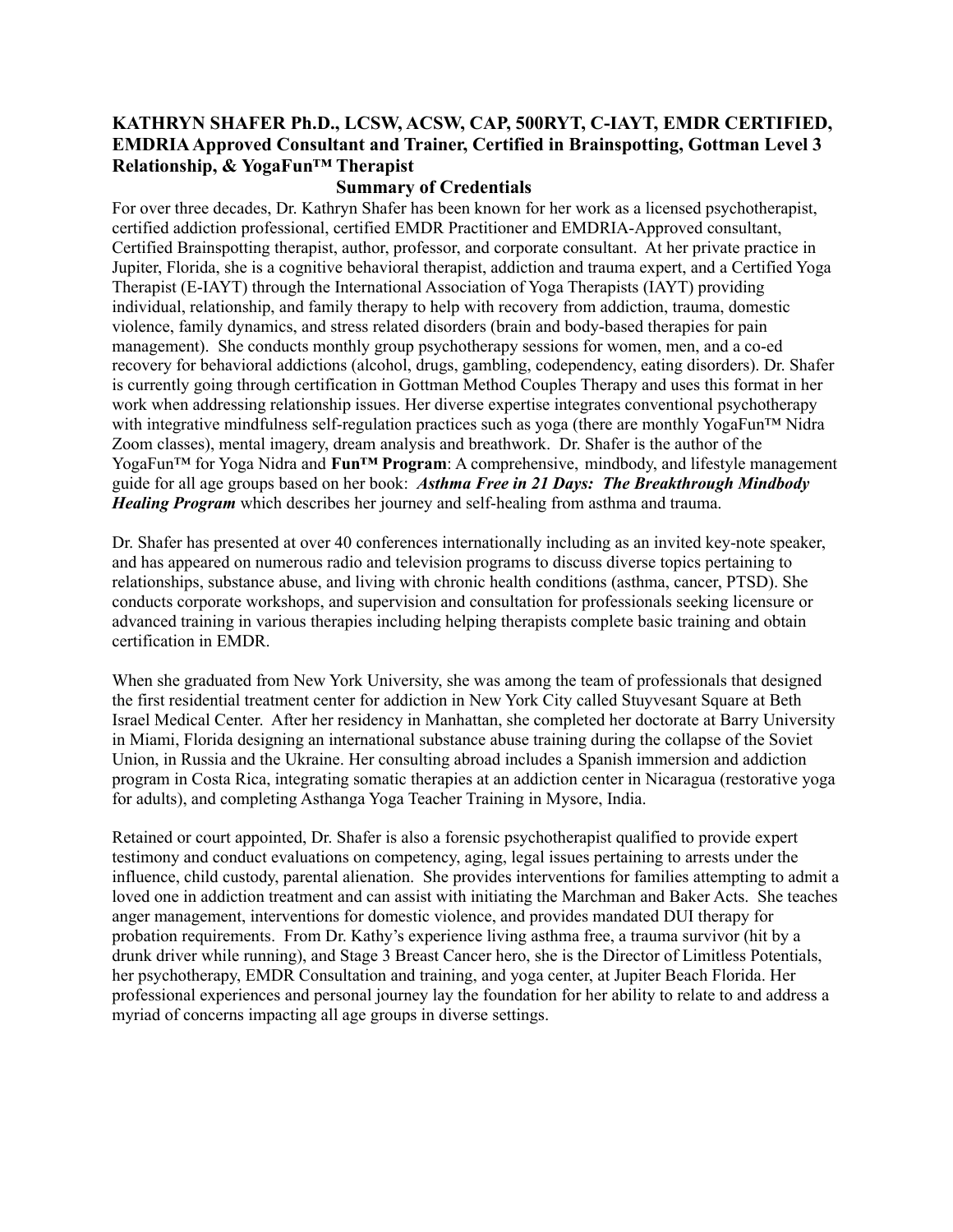#### **KATHRYN C. SHAFER Ph.D., ACSW, LCSW, CAP, C-IAYT, 500RYT**

Limitless Potentials. 351 S. US Highway One Suite 100 Jupiter, FL 33477 Office: 561-799-6789 email: kathy@drshafer.org www.limitlesspotentials.com

#### **EDUCATION**

Ph.D. 1994 - Barry University, Miami, FL Dissertation: International Substance Abuse Curricula: Experiences Training Professionals in Russia & The Ukraine

M.S.W. 1983 - New York University, New York, NY Internships: Long Island College Hospital, Alcoholism Outpatient Program, Brooklyn, NY; City University of New York, Office of Student Affairs Resident Fellowship Awards, 1981-1983

B.S.W. 1981 - New York University, New York, NY Internships: E. Bronx Council on Aging; Brookdale Hospital, Brooklyn, NY

#### **PROFESSIONAL ACTIVITIES**

1988-current LIMITLESS POTENTIALS, Jupiter, Florida Private Practice, Psychotherapist (addiction/mental health/trauma), Interventionist, Certified EMDR practitioner and EMDRIA-Approved Consultant, YogaFun™ & FUN™ Therapist, Educator, Author, and Life Coach. Individual, family, and group services offered. Consultant to private agencies for staff development, and continuing education for licensure. Provides consultation and education for licensed psychotherapists completing their EMDR basic training and going on for EMDR certification.

2020-present Futures Residential Treatment Center. Tequesta, Florida. Per Diem therapist. Provide private individual EMDR sessions for adult residential clients with complex trauma and addiction, conducts didactic lectures and experiential group activities for adults in residential addiction and mental health treatment. Topics include mindfulness, psychoeducation, and EMDR for pain.

2003-current Genesis Treatment Center, Lake Worth, FL Continuing Education for Staff, Consultant.

2011-2015 Sandy Pines Psychiatric Hospital. Tequesta, Florida. Movement-Yoga Therapist for Children and teens with special needs.

2007-2014 Jupiter High School, Adult Continuing Education, Yoga Instructor.

2011- 2015 Centro de Especialades en Adicciones (CEA), Nicaragua. Addiction Treatment, Consultant.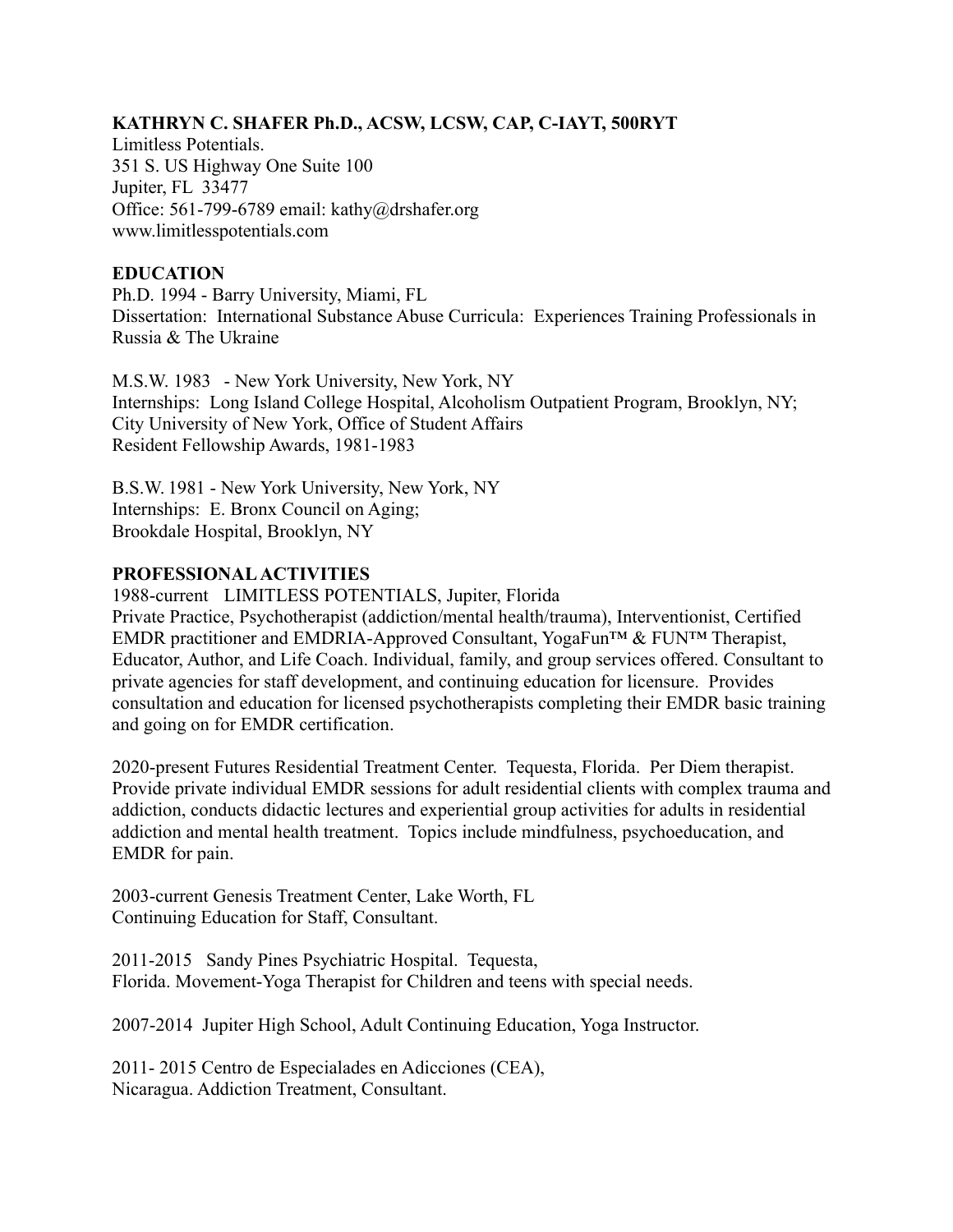# **PROFESSIONAL ACTIVITIES (CONTINUED)**

2008-2011 SYNERGY GROUP SERVICES, Palm Beach Gardens, Florida; Eating Disorder Specialist and Consultant.

2006-2010 Hanley Center, Inc., West Palm Beach. Instructor, Addiction Professional Training Program; Yoga Instructor-Older Adult Program & Butterfly House.

2003-2015 Gratitude House, West Palm Beach, FL, Advisor to Board, Past Board President, past Yoga Instructor.

1999-2001 BEHAVIORAL HEALTH OF THE PALM BEACHES Lake Worth, Florida, Director of Social Work Interns.

1999-2000 WESTERN COUNTY MENTAL HEALTH CENTER Belle Glade, Florida, Consultant PANDA Program

1998-1999 COMPREHENSIVE ALCOHOLISM REHABILITATION (CARP) PROGRAMS, INC. West Palm Beach, FL, Assistant Clinical Director, Quality Assurance Director.

1995-1998 COLUMBIA HOSPITAL, West Palm Beach, FL. Consultant, and Director of Social Work

1990-1995 CREATIVE POTENTIALS, INC., Lake Park, Florida. President, Non-Profit Mental Health Center.

1991 PALM BEACH INSTITUTE ADDICTION CENTER, West Palm Beach, FL. Specialist for Imagery and Relaxation Techniques.

1988-1990 CENTER FOR FAMILY SERVICES. West Palm Beach, Florida Contract Clinician.

1988 JUVENILE DETENTION CENTER. Palm Beach County, FL, Evaluator for Addictions.

1984-1988 BETH ISRAEL MEDICAL CENTER, New York, NY. Stuyvesant Square Chemical Dependency Program-Aftercare Supervisor (Trainer and Director of Fifty Evening Support Groups and Staff).

1985-1987 NEW YORK UNIVERSITY, New York, NY. Student Housing Department-Consultant and Residence Director.

1984 ST. VINCENT'S HOSPITAL, New York, NY. Alcoholism Counselor-Psychiatric Department.

1984 CITY HOSPITAL AT ELMHURST, Queens, NY. Social Worker-Alcoholism Outpatient Clinic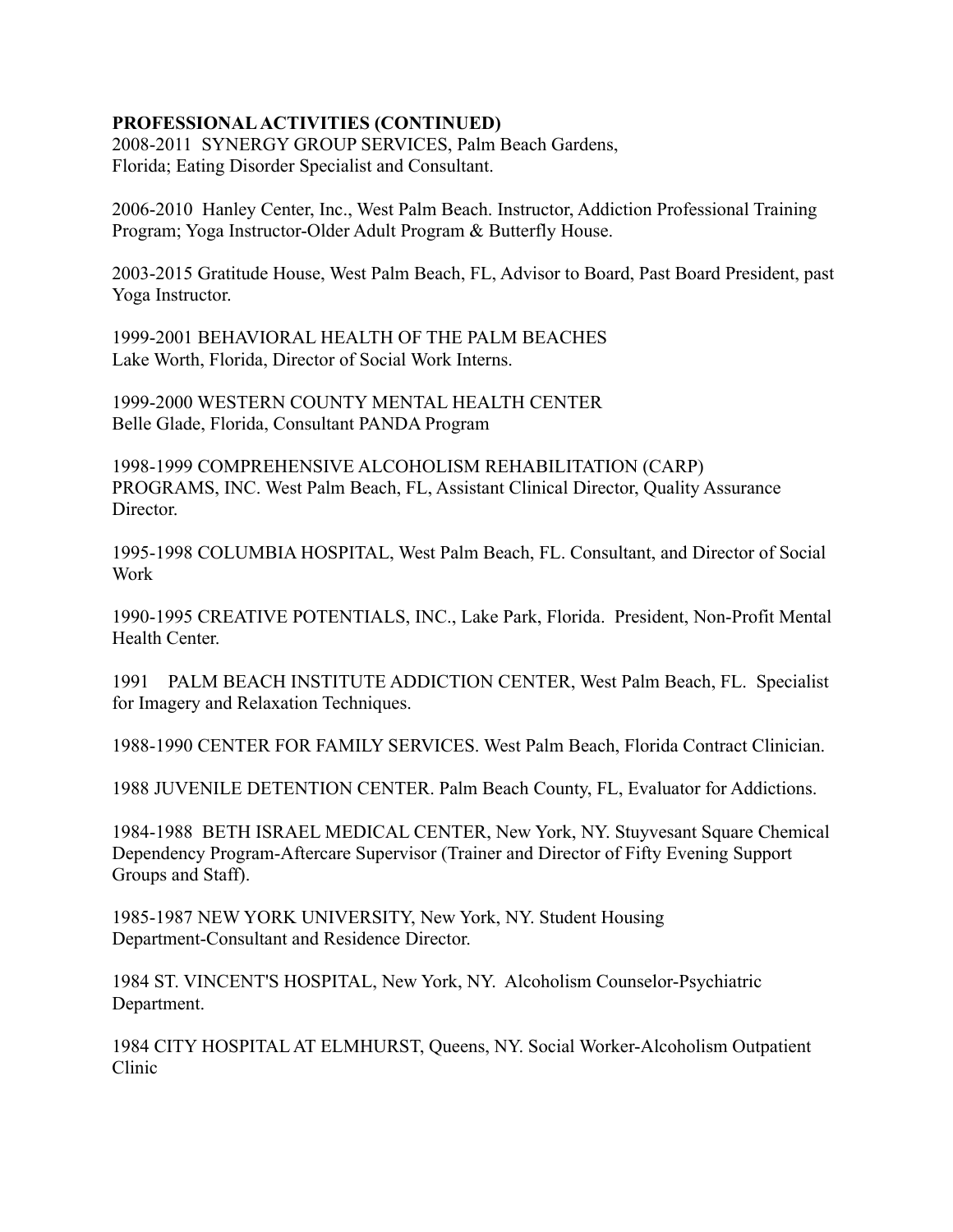#### **PROFESSIONAL ACTIVITIES (CONTINUED)**

1981-1982 ADVOCATES FOR CHILDREN, INC. Long Island City, New York-Consultant and Researcher for attorney.

#### **POST GRADUATE TRAINING**

EMDR & Parts Work for Treating Complex Trauma: Somatic Techniques to Decrease Defensiveness and Facilitate Trauma Processing. Live 8 hour webinar with Dr. Arielle Schwartz. February 14<sup>,</sup> 2022.

Brainspotting Phase 4. A 3 Day Live Zoom Training course learning advanced set ups (Dreamspotting, Body Spotting, Expansion Model Z-Axis) with founder Dr. David Grand, December 3-5, 2021.

I AM Yoga Nidra™ Advanced Live Zoom Training Course with Dr. Kamini Desai and John Vosler. This 50 hour training curriculum course took place 10/4-10/2021.

Brainspotting Phase 3. A 3 Day Live Zoom Training course learning advanced set ups with founder Dr. David Grand, August 13-15, 2021.

I AM Yoga Nidra™ Professional Training live online Zoom with John Vosler. This 100 hour curriculum course took place 7/12-7/18/21.

I AM Yoga Nidra™ Online Immersion Course with Dr. Kamini Desai. www.amrityoga.org Completed 6/21/21.

Brainspotting Phase 2. A 3 Day Live zoom training course learning advanced set ups. Led by Chris Ranck, Ph.D. & Cynthia Schwartzberg, LCSW, May 14-16, 2021.

Easy Ego State Interventions. A 2 Day Live Online Workshop with Robin Shapiro, MSW, LICSW, February 14-15, 2021.

Brainspotting Phase 1 Foundational Training. Completed 3 day zoom training course in the fundamentals of Brain Spotting and how to use with diverse clients and settings. Led by Lisa Larson, LMFT, January 29-31, 2021.

iRest® Level 1 Yoga Nidra Meditation Training. Completed the 27.5 hour teacher training led by Dr. Richard Miller & Stephanie Lopez. Completed December 12, 2020.

Gottman Level 3 Advanced Practicum Training. A 3-day workshop held in Miami Lakes, FL sponsored by National Marriage Seminars. Led by Dr, Vagdevi Meunier, March 6-8, 2020.

Asheville Yoga Center 5-Day Yoga Nidra Intensive: Reduce Pain, Trauma and Stress led by Indu Arora, February 26-March 1, 2020.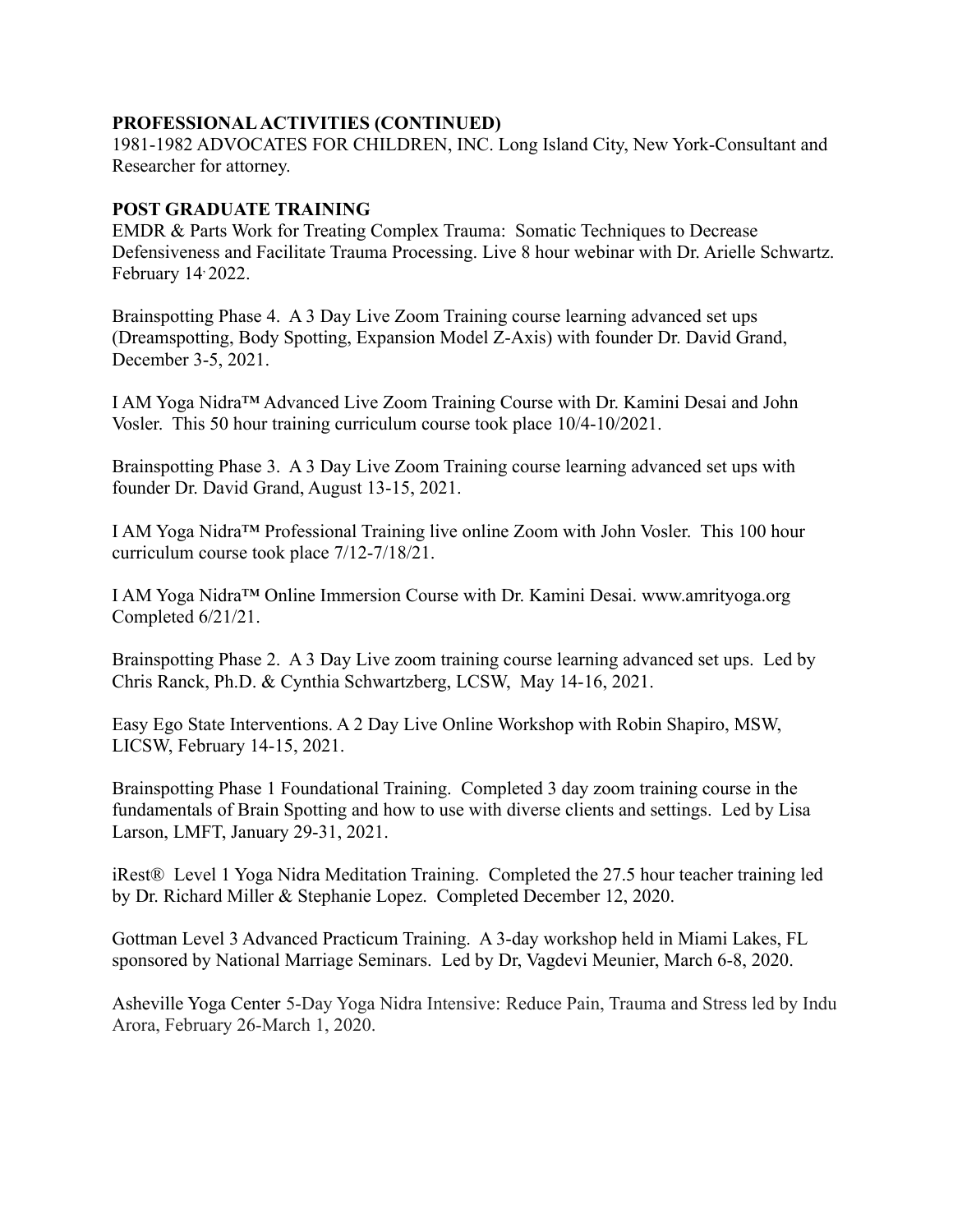# **POST GRADUATE TRAININGS (CONTINUED)**

Gottman Method Level 2 Couples Therapy Clinical Training. A 3-day workshop held in Miami, FL sponsored by National Marriage Seminars. Led by Dr. William Bumberg & Dr. Don Allen, December 13-15, 2019.

Gottman Method Level 1 Couples Therapy Clinical Training. A 12 credit hour course held in Orlando, FL sponsored by National Marriage Seminars. Led by Chris Cambas, LMFT, CGT, Juner 21-22, 2019.

EMDR and the Treatment of Substance and Behavioral Addictions led by Hope Payson, LCSW and Kate Becker, LCSW sponsored by Windermere Counseling and St. Luke's Community Center. This 13 hour EMDRIA approved training was in Orlando, FL, 2/1 & 2/1/2019.

Mindful Resilience For Trauma Recovery Yoga Teacher Training. A 15 hour training led by the Veterans Yoga Project at the Veterans Hospital in St. Louis, MO. October 5-7, 2018.

Internal Family Systems (IFS). A Two Day Live Intensive Webinar with Richard Schwartz, Ph.D. by PESI. August 29-30, 2018.

Psychology of the Chakras: A live 7-Day Intensive with Anodea Judith, Ph.D. & Selene Vega, Ph.D., LMT. Kripalu Center for Yoga and Health. Stockbridge, MA. August 3-10, 2018.

EMDR-R-TEP/G-TEP Training with Elan Shapiro & Reg Morrow in Naples, FL. January 12—13, 2018.

Certified Ayurvedic Yoga Specialist(120 hours completed)

Himalayan Institute Faculty: Kathryn Templeton, Ayurvedic Practitioner. Utilizing yoga practices according to temperament (mood imbalance), and adjust for seasonal and stage of life changes. January – September, 2016

Yoga for Cancer Teacher Training with Tari Prinster (Y4C Method). At Kripalu Center for Yoga and Health. For certified yoga instructors to understand the unique challenges of teaching yoga for those touched by Cancer. July 10-15, 2016

EMDR Resourcing for advanced clinicians. A day long CE training with Philp Manfield at Hunter College, NY, NY April  $9<sup>th</sup>$ , 2016.

DBT Basic Training-16 hours sponsored by Sandy Pines Hospital, Tequesta, FL (September 22-23, 2015).

EMDR Therapy Basic Training Level 1 & 2 (EMDRIA approved, 20 hours of didactic, 20 hours of practicum, and 10 hours of consultation completed). Sponsored by Hineni, New York, NY: June-October, 2015. Instructor: Gina Colelli, LCSW, EMDRIA Approved Trainer.

Relax and Renew Trainer. Successfully completed 25 hours of restorative yoga study, training, and supervision with Judith Lasater, Miami, FL. January 2014.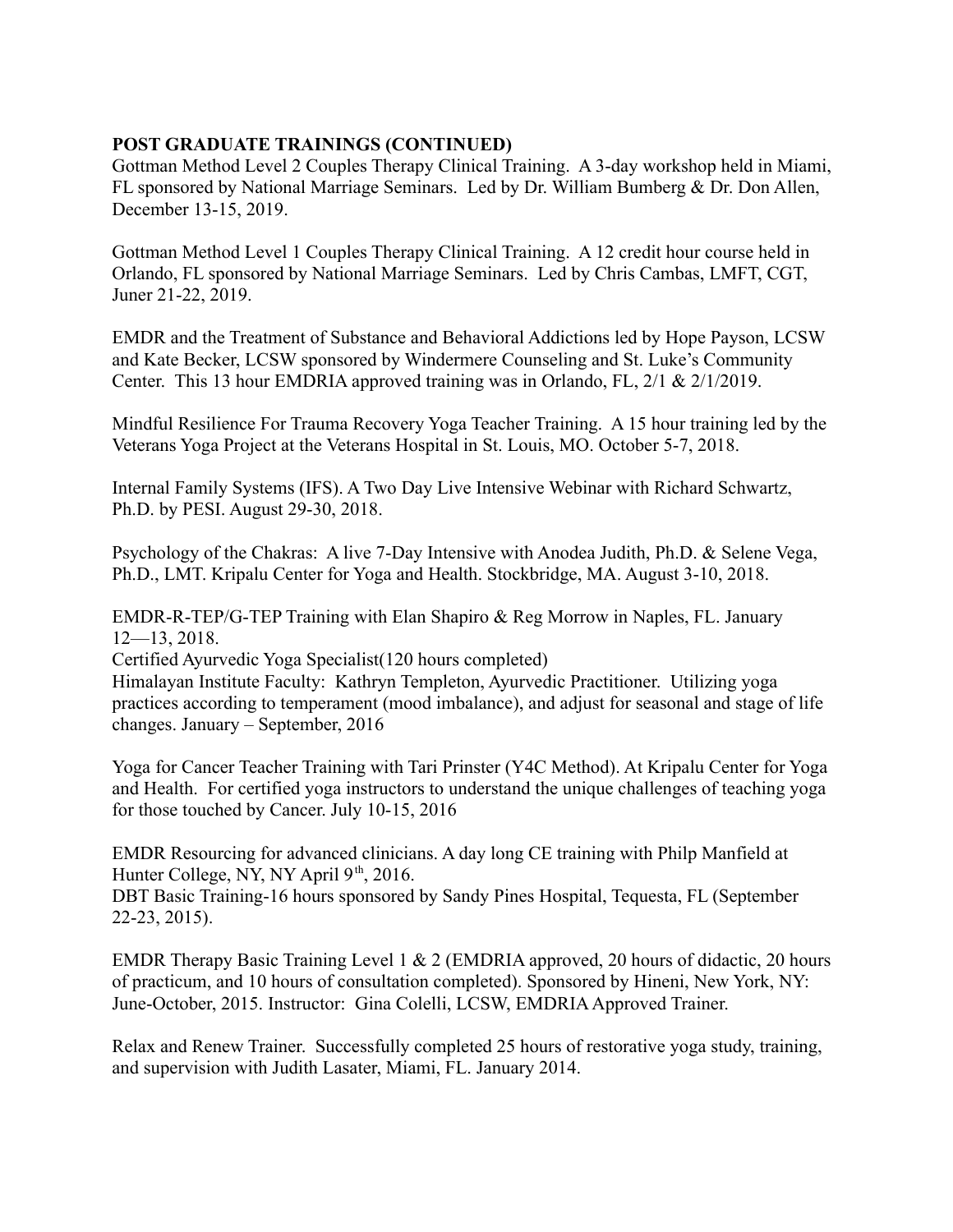# **POST GRADUATE TRAININGS (CONTINUED)**

Kripalu in the Schools Teacher Training, June 28-July 5, 2013; Kripalu Center for Yoga and Health, Lennox, MA.

Radiant Child Immersion Program Levels 1 & 2 (20 hours), April 12-14, 2013;& Level 3 May, 2013, Delray Beach, FL.

Yoga for Children with ADHD, Autism, and Differently-Abled Children by Radiant Child Yoga (20 hours) with Shakta Kaur Khalsa at Karma Kids Yoga, New York, NY: February 22-24, 2013. Addictive Behaviors: Professional Specialty Training. An eight day course in yogic science for breaking addictive habits according to Yogi Bhajan. Hacienda De Guru Ram Das Ashram. Haceinda, New Mexico: March 16-24, 2012.

Treating the Addictions. A 14 hour continuing education course sponsored by The Harvard Medical School, Boston, MA: March 9-10, 2012.

The Joy of Living Meditation 4 Day Retreat. Tibetan Master Mingyur Rinpoche presents the key points of practice led by Tim Olmstead. Kripalu, Stockbridge, MA: March 4-7, 2011. Radiant Health: A Weekend Retreat for Women, combined with a weeklong Restorative Yoga Teacher Training. Led by Master Kripalu Instructor Sudha Carolyn Lundeen. Kripalu, Stockbridge, MA: February 25-March 4, 2011.

LifeForce Yoga Practitioner-Level 2. Yoga for Depression. Six day Training in Tuscon, AZ; May  $12-18^{th}$ , 2011.

International Symposium on Yoga Research. Presented by The Kripalu International Association of Yoga Therapy and Institute for Extraordinary Living. Kripalu, Stockbridge, MA: September 23-25, 2011.

Thai Yoga Bodywork Foundation Course led by Jonas Westring. Kripalu, Stockbridge, MA: September 25-30, 2011.

LifeForce Yoga Practitioner-Level One. Yoga for Depression, led by founder Amy Weintraub. Six day training at Sivananda Ashram, Bahamas, April, 2010.

Yoga of Recovery, 10 day training (100 hours). Sivananda Ashram Nassau, Bahamas. Led by Durga Leela. January – February, 2010.

Yoga of the Heart Cardiac & Cancer Certification Training with Nischala Joy Devi at The Kripalu Center for Yoga & Health. Over 85 hours of training in the specific application of yoga for clients with cardiac, cancer and other life threatening diseases, specifically in applied Asana, Pranayama, Imagery, Meditation, Deep Relaxation Techniques, Teaching Methodology, and Anatomy & Physiology. July 30-August 9, 2009.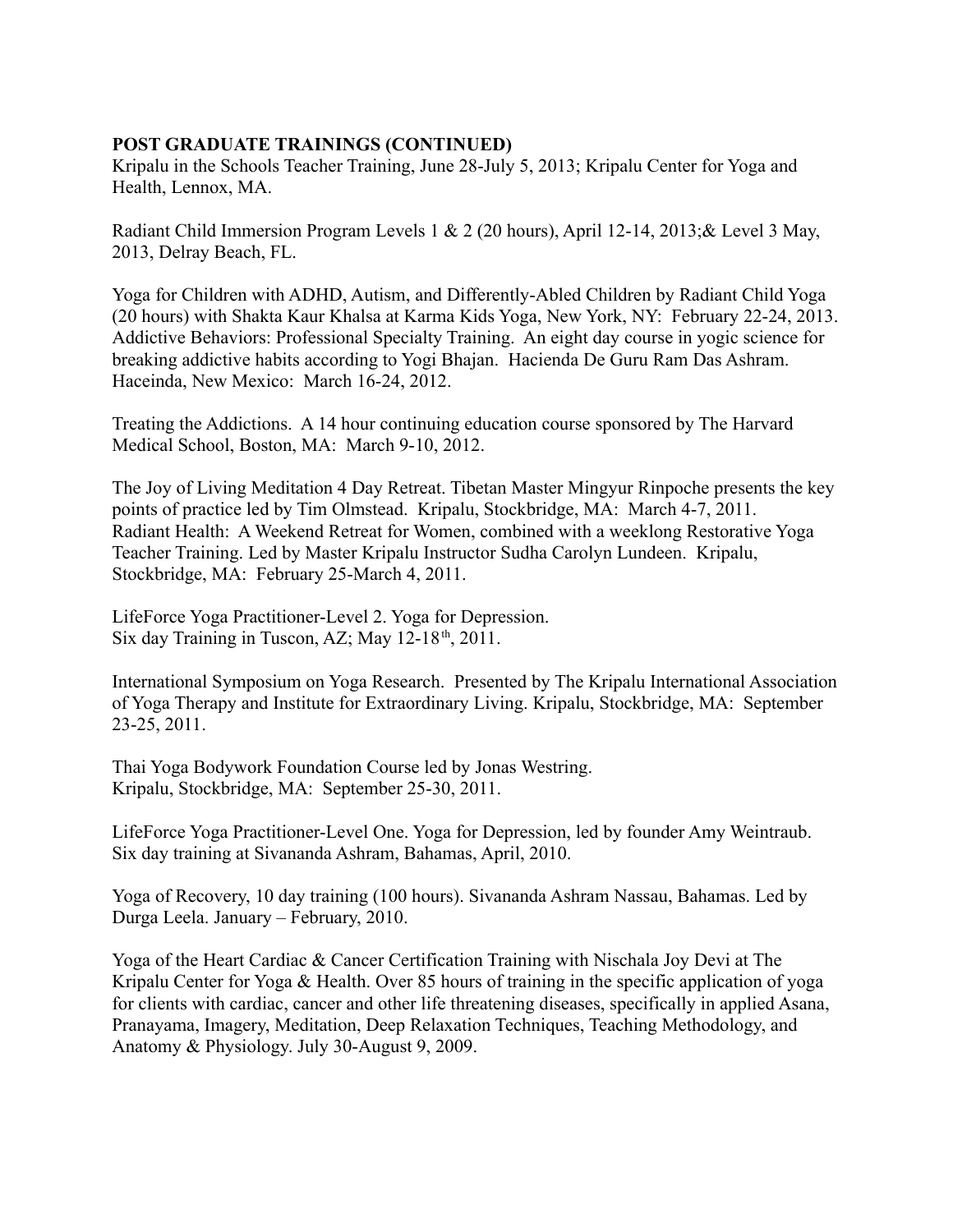# **POST GRADUATE TRAININGS (CONTINUED)**

EMDR and Somatic Psychotherapy. A 32 hour update for health Professionals. Kripalu, Lenox, MA: September 16-19, 2010.

IAYT Symposium on Yoga Research at the Himalayan Institute, Honesdale, PA. Presented by the International Association of Yoga Therapists, October 1-3, 2010.

Yoga for Depression: Lifeforce Yoga Healing Institute. A 40 hour certification program for Level One. Sponsored by Sivananda Ashram, Nassau, Bahamas. April 1-6, 2010.

Forrest Yoga: 35 Hours of Continuing Education for Yoga Teachers with Ana Forrest. Sponsored by Generations Yoga-Willmette, IL; September, 2009.

Yoga for Anxiety and Depression: Yoga as Medicine, 6 Hour Intensive. May 18, 2009, in conjunction with six day Yoga Journal Conference at the Hilton Midtown, New York City.

Meditation and Psychotherapy: Cultivating Compassion and Wisdom with His Holiness the 14<sup>th</sup> Dalai Lama, Tenzin Gyatso. Harvard Medical School Continuing Education, Boston, MA: May 1-2, 2009; Boston Park Plaza Hotel.

Buddhist Psychology for the West & the Art and Science of Meditation. Omega Institute for Holistic Studies. October 10-11, 2008; New York City.

Yoga Teacher Training – Completing 500 Hour Teacher Training. Completed 200 hour certification as required by Yoga Alliance.

Completed Levels 1-5 (plus retrains) with Yogafit. Also with 3 week intensive in Mysore, India (11/2008), Yoga for Prenatal and Postpartum Women, Yoga for Golf and Tennis, Yoga Lean, Yoga for Seniors (2004-2009).

Eye Movement Desensitization and Reprocessing (EMDR) - Level I (3-day intensive, Tampa, FL, 2002.

Brief Family Therapy Center, Milwaukee, Wisconsin Advanced Supervision Seminar in Solution-Focused Therapy (4-day intensive), 1999

National Association of Social Workers, Inc. Florida Chapter (16 hour) Clinical Supervision Course, West Palm Beach, 1999.

Harvard Medical School Clinical Training in Mind/Body Medicine (44-hour training course), 1997

Boston University Alcohol and Drug Curriculum Development Summer Institute, 1995

# **STATE AND NATIONAL CERTIFICATIONS**

-Certified in Brainspotting 6/20/22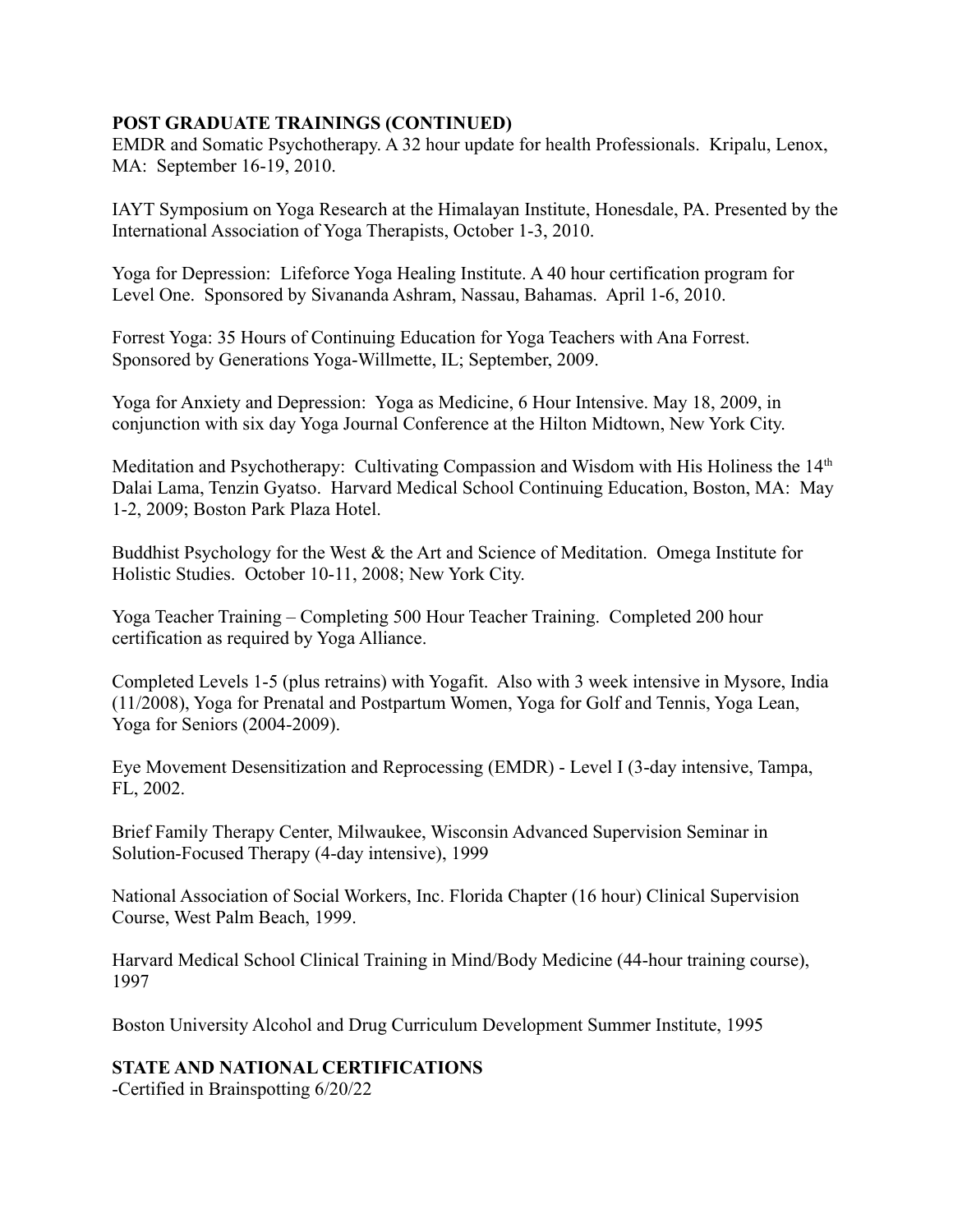# **STATE AND NATIONAL CERTIFICATIONS-(CONTINUED)**

-Amrit I AM Yoga Nidra™ Approved Facilitator, July 22, 2021 **-**EMDRIA Approved Consultant and Trainer, June, 2020 -EMDRIA Certified Therapist (EMDR), November 30, 2017 -International Association of Yoga Therapists Certified Yoga Therapist (C-IAYT). Awarded August 1, 2016. -EMDR Therapy Basic Training Level 1 & 2, 2015. -American Institute for Mental Imagery, New York City (two year training intensive), 1995 -Certified Yoga Instructor-500RYT; Yoga Alliance, April, 2010. -Alcohol, Tobacco, and Other Drugs Certification, by The National Association of Social Workers, 2000 -Certified Child Psychotherapist, Play Therapy Therapist, and Certified Play Therapy Supervisor by The International Board Examiners of Certified Play Therapists, 1998. -Certified Alcohol and Drug Counselor, 1991 -Certified Practitioner of Eriksonian Hypnosis, 1991 -Licensed Clinical Social Worker (Florida), April 18, 1989 -Certified Addiction Professional (Florida), 1989 -Academy of Certified Social Workers, 1987 -Certified Alcoholism Counselor (New York), 1985 -Certified Master Social Worker (New York), 1983

# **PROFESSIONAL MEMBERSHIPS**

-EMDIRA-The International Association of Eye Movement Desensitization and Reprocessing. For licensed clinicians who have completed the required supervision and training to be recognized internationally.

-Yoga Alliance

-Council on Social Work Education

-National Association of Social Workers

-The International Association of Yoga Therapists

-Journal of Social Work Practice in The Addictions, review board member, (2001-2008).

-Board President, Gratitude House 2006-2008. Board member (September 2001-2008).

-Member, Hanley-Hazelden Advisory Committee, Older Adult Prevention Program (September, 2002-2003).

-Director of Research, International Traumatology Institute, University of S. Florida (October, 2001-2005).

-Hanley Hazelden: Education Advisory Team (December, 1995-2005).

-Continuing Education Chair, Gulfstream Unit, National Association of Social Workers, Florida State Chapter (August, 1994 – March, 2000).

-Committee on Nominations and Leadership Identification, National Association of Social Workers, Florida State Chapter (1988-1989).

# **MEDIA RECOGNITION**

Cancer journey gave Jupiter therapist new perspective. An interview by Steve Dorfman about how Dr. Shafer coped with the Cancer journey and the impact on her practice and clients. The Palm Beach Post (10/22/19).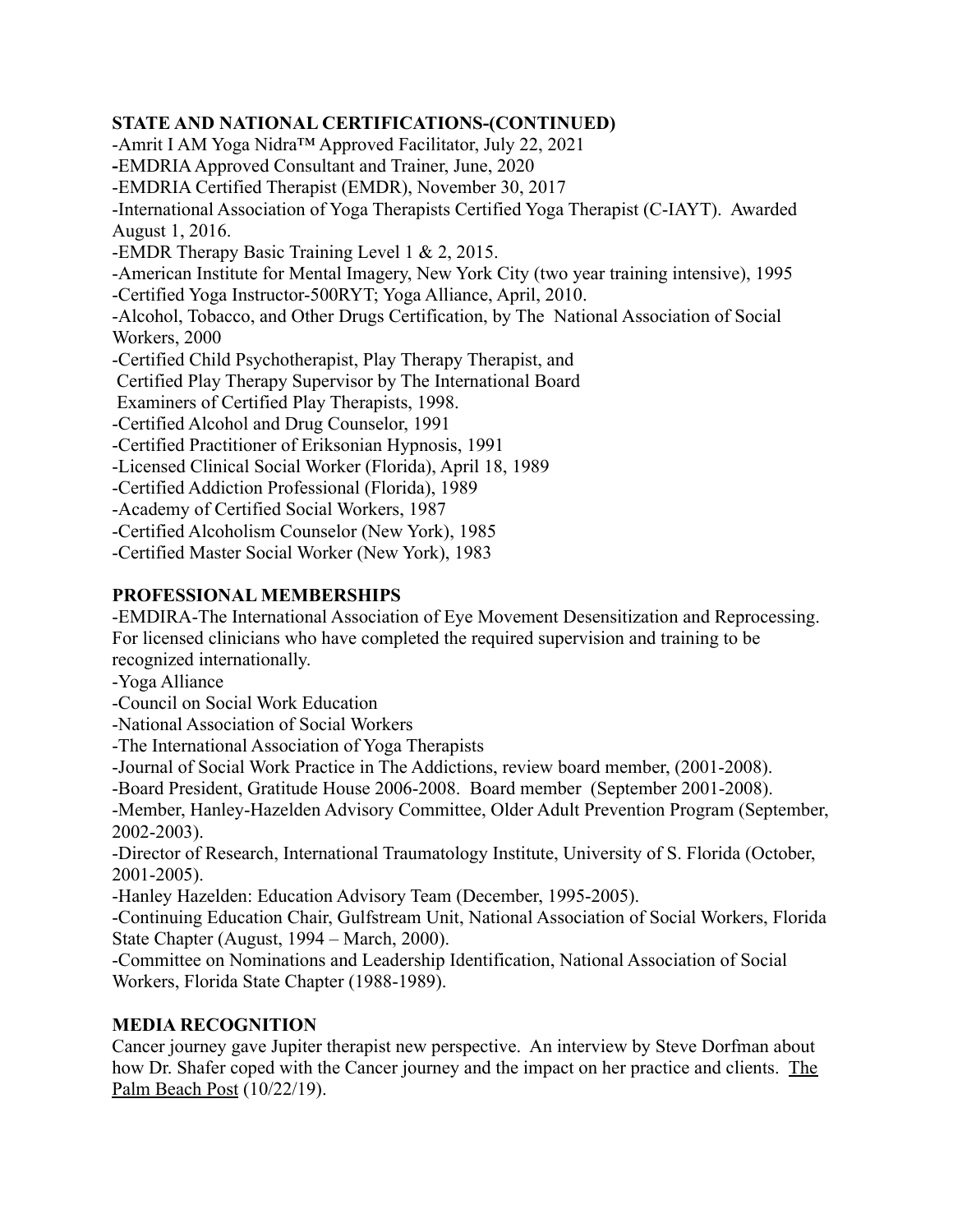# **MEDIA RECOGNITION-(CONTINUED)**

Spirituality and Addiction. Invited guest on Recovery hour WBZT AM 1230 Radio, July 23, 2005.

Natural Health, November/December, 2000.

Having FUN with Asthma; highlights the FUN program described in Dr. Shafer's book. Spirituality and Health, Fall, 2000.

Beyond Steroids: New Treatment for Asthma. An article written by Maya Muir about Dr. Shafer's personal story in her recovery from asthma, and the use of imagery as a clinician. Alternative and Complementary Therapies, October, 1998.

Women's Hidden Health Epidemic: Do you have asthma and not even know it? An interview written by Michael Castleman to include Dr. Easing Your Asthma: three effective ways to stop an attack and six powerful strategies to prevent one. An article to include excerpts from Dr. Shafer's book and from her personal story and the use of alternative approaches such as imagery to heal her asthma. New Woman, September, 1997.

Imagery Helps Runner Go For Her Dream: Special feature on Channel 12 News in West Palm Beach, Florida to discuss how trauma and life threatening accident did not distract her from preparing for the New York Marathon (8/12/96).

# **ACADEMIC APPOINTMENTS**

2014-2019 Adjunct Professor, Indian River State College, Stuart Campus.

Course: Group Dynamics, HUS 1200, Fall 2014, 2018, 2019

Course: Introduction to Drugs of Abuse, HUS 1400, Spring 2019.

Course: Introduction to Techniques of Interviewing and Intervention, HUS 1540 207009, Fall 2016, 2017

Course: Family Relations, SYG1430 184825, Spring 2015

1995-2015 Adjunct Professor, Barry University, School of Social Work, Palm Beach Gardens Campus.

Course: Introduction to Trauma and Resiliency, SW569/W1 and SW 569/W2 Spring 2015.

Course: Field Education Skills Lab, SW537, Fall 2013

Course: Social Work Practice With the Addictions, SW 527, Spring, 2011

Course: Psychopathology SW651, Fall 1995, 1996, Spring 1996, 1997, Miami Gardens Campus. Course: Social Work and Substance Abuse SW527, Spring and Fall, 1995; Spring, 1996, Miami Gardens Campus.

Course: Clinical Practice with Individuals and Families II SW621,Team Teacher: Summer 1991, Miami Gardens Campus.

2001-2005 Assistant Professor, University of South Florida, School of Social Work, Tampa. Course: SOW 4930-901/6931-901, Fall 2003, Individual Growth and Development Theory

Course: SOW 6114-Spring 2003, Spring 2004, Spirituality in Social Work Practice

Course: SOW 3102-Fall 2001, Spring 2002, Fall 2002, Fall 2003, Spring 2004, Fall 2004, Introduction to Addictive Behavior

Course: SOW 6931-Spring 2002, Introduction to Social Work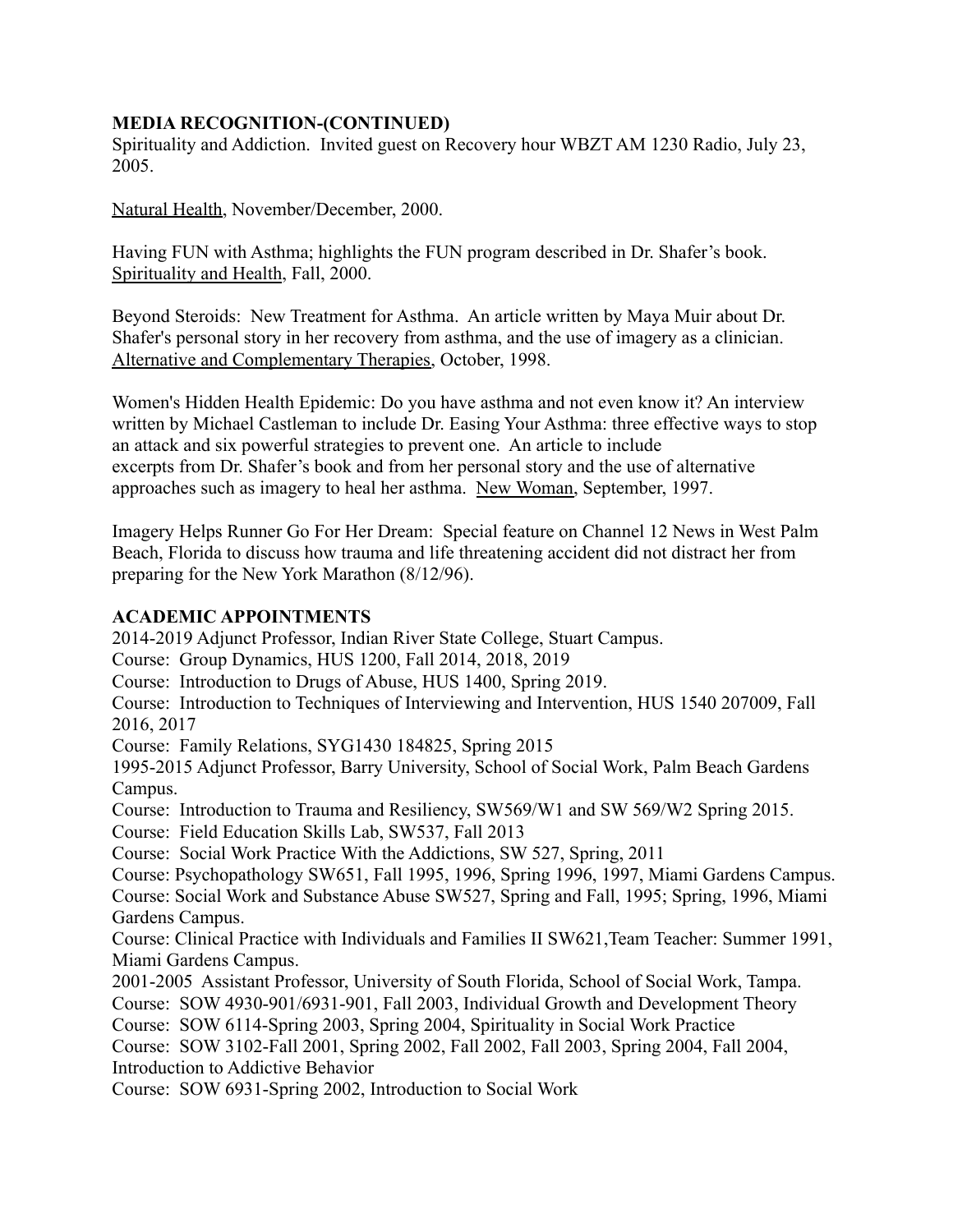# **ACADEMIC APPOINTMENTS (CONTINUED)**

Course: International Perspectives in Addiction Treatment: Exploring What Works Across Cultures SOW 4930/6931, Study Abroad Program, Costa Rica, Summer 2004 Course: SOW 6362, Individual, Family, and Group, Treatment II: A Psychosocial Perspective Substance Abuse and the Older Adult,

Fall 2000-2003 Adjunct Faculty, Nova Southeastern University, North Miami, FL Masters of Substance Abuse Counseling and Education, Distance Learning Program. Course: Personality Theory Fall & Winter 2000, 2001, Spring & Fall 2003

1995-2000 Adjunct Faculty, Florida Atlantic University Undergraduate School of Social Work Courses: Research Methods in Social Work SOW 4403-Fall 2000; Social Work and Substance Abuse

SOW 4700-Spring 1995, 1996, 1999; Fall 1998; Summer & Spring 2000; Social Welfare Policy SOW 3232, Spring 2000; Human Behavior and the Social Environment I; SOW 4101-Fall 1999 Issues in Counseling Women; SOW 4357-Summer 1998 Social Welfare Institutions, SOW 239-01-Spring 1998, Spring 1999

1997-1998, Substitute Assistant Professor, Lehman College, The City University of NY Bronx, New York, - Department Sociology/Social Work, Research Fellowship Award 1997-98. Courses: Social Welfare Institutions SWK239-01, XH81 Courses: Social Work Practice I SWK311-02, XT-81

1993-2001 Adjunct Faculty, PALM BEACH COMMUNITY COLLEGE, /Adult Continuing Education Department, West Palm Beach, FL Courses: Interpreting the DSM-IV, Spring 1998 Mind/Body Medicine and the Relaxation Response; Spring 1998 Psychopharmacology and the DSM-IV: Clinical Challenges for the Non-Psychiatrist. Stress Management and Illness, Summer 1996, Spring 1997. Chemical Dependency and the Law, Summer 1996. 1993-2001 Adjunct Faculty, PALM BEACH COMMUNITY COLLEGE, /Adult Continuing Education Department, West Palm Beach, FL Courses: Relapse Prevention, Spring 1996. Group Treatment for Substance Abusers, Spring 1993.

# **RESEARCH/DEMONSTRATION/PROJECT FUNDING**

2003-2004 Type: Collaborative Research Grant \$ 8,500 Source: University of S. Florida Purpose: Evaluation of Rape Crisis Program in Clearwater, Florida 2002-2004 Type: Researcher \$ 5000 Source: Hanley-Hazelden Purpose: Evaluate substance abuse prevention project aimed at older adults.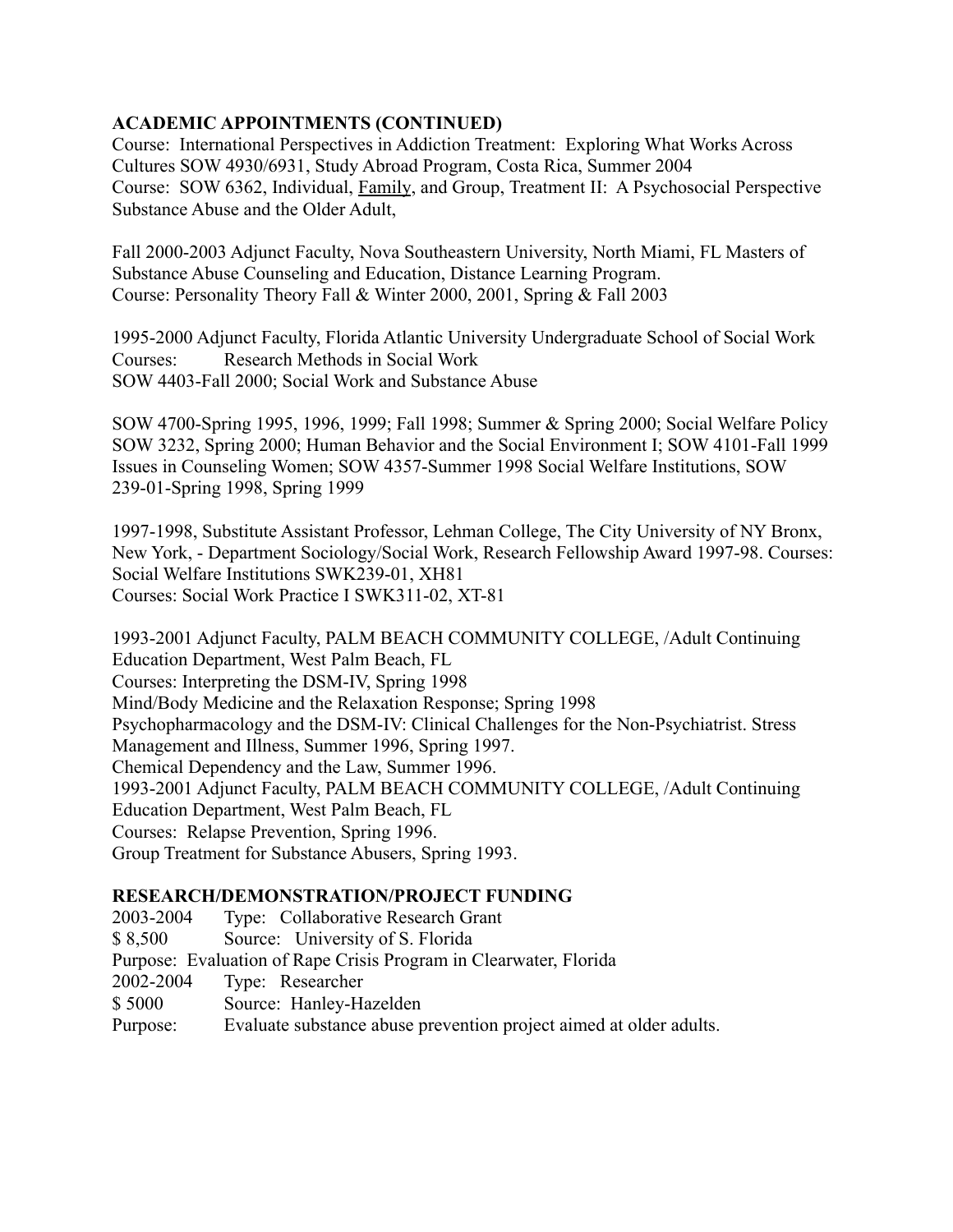#### **RESEARCH/DEMONSTRATION/PROJECT FUNDING (CONTINUED**

1997-1998 Type: Research Fellow Recipient \$ 5000 Source: New York State Addiction Center (OASAP) Purpose: Evaluate Effectiveness of Integrating Substance Abuse Content in the Social Work Curriculum

# **PUBLICATIONS**

#### **BOOKS**

Shafer, K. & Greenfield, F. (2000, 2002). Asthma Free in 21 Days: The Breakthrough Mindbody Healing Program, Harper-Collins Publisher, March 2000; paperback St. Marten's Press, 2002.

# **CHAPTERS IN BOOKS**

Shafer, K. & Smock, S.(2014). Language of Solutions: Working with Mandated Substance Abusing Clients. Chapter in Clinical Work with Substance Abusing Clients-2nd Edition, NY: Guilford Press. Edited by Lala Ashenberg Straussner.

Shafer, K., (2010). Dis-ease Free: First Session Exercise. In Nelson, T.S. (Ed). Doing Something Different: Solution Focused Brief Therapy Practices (29-33). NY: Routledge.

Berg,I. & Shafer, K. (August, 2004). Language of Solutions: Working with Mandated Substance Abusing Clients. Chapter in Clinical Work with Substance Abusing Clients-2nd Edition, NY: Guilford Press. Edited by Lala Ashenberg Straussner.

Shafer, K. (2002).Russia. In Substance Abuse: A Global View, A. Cherry, M. Dillon, & D. Rugh, Editors; Westport, CT: Greenwood Press.

Kagan, H. & Shafer, K. (2001). Russian Substance Abusers in Transition: New Country, Old Problems. Chapter co-authored in Ethnocultural Factors in Substance Abuse Treatment, L. Straussner, Editor; NY: Guilford Press, 2001.

Shafer, K. (2005). The Disease Concept and Solution Focused Therapy: Difference in Action. In Education and Training in Solution-Focused Brief Therapy & The Journal of Family Psychotherapy, co published simultaneously, Nelson, T. S (Ed.). Special issue on clinical exercises. NY: Haworth Press.

# **REFEREED JOURNAL PUBLICATIONS**

Shafer, K (2005). The Disease Concept and SFT: Difference in Action. Journal of Family Psychotherapy: The Official Journal of the International Family Therapy Association, 16 (1-2), 75-78.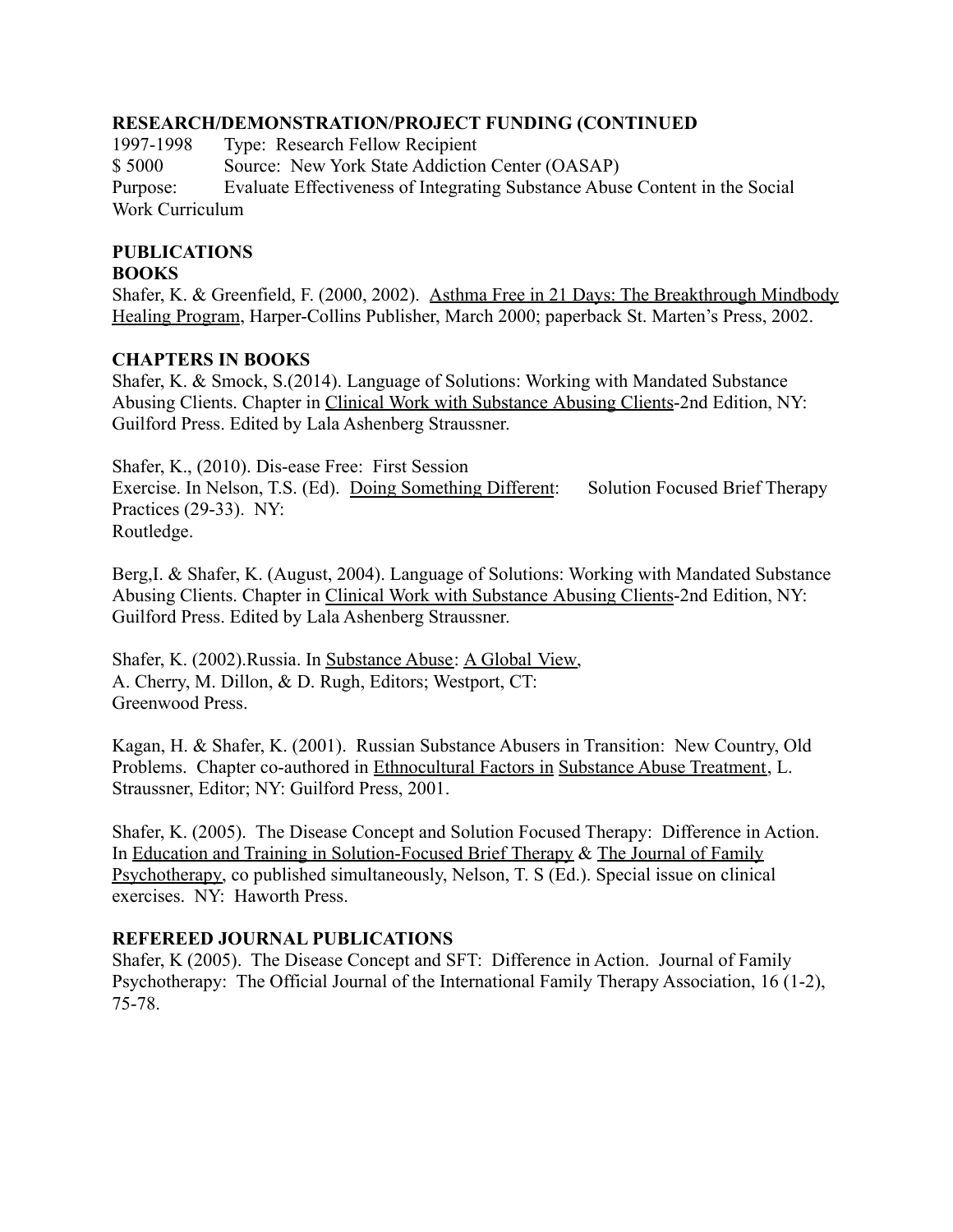#### **REFEREED JOURNAL PUBLICATIONS (CONTNUED)**

Shafer, K. (Fall/Winter, 2004). Book Review: The Tobacco Dependence Treatment Handbook. Written by David Abrams, Raymond Niaura, Richard Brown, Karen Emmons, Michael Goldstein, and Peter Monti. Journal of Social Work Practice in the Addictions, 4 (3),115-116.

Shafer, K. (October-December, 2004). Trauma and the substance abusing older adult: Innovative Questions for Accurate Assessment. Journal of Loss and Trauma, 9(2), 345-356*.* Shafer, K, Kiebzak, L, Dwoskin, J. (Fall, 2003) Coaching: A New Role for Addiction Social Workers? A Dialogue for Special Topics. Journal in Social Work Practice in the Addictions, 3(2), 105-112.

#### **NON-REFEREED PUBLICATIONS**

Shafer, K. (May/June, 2008). The Role of the Mind, Nutrition, And Fun! Boynton Beach: The Solution News.

Shafer, K. (Aril, 2008). Learn Ageless Living: Strike a Pose. Metro Woman Directory of the Palm Beaches.

Waters, P. & Shafer, K. (July, 2005). Spirituality in Addiction Treatment and Recover (A two-part series). Southern Coast Beacon. A publication of The Addiction Technology Transfer Center Network, [www.scattc.org](http://www.scattc.org).

Shafer, K. (8/16/2004). Mental imagery and healing. Retrieved from http://healing.about.com

Rank, M.; Gentry, E.; Baggerly, J.; Foijt, D.; Rodiguez, L.;Tabler, R.; Shafer, K.; Krahl, J.; Meyers, C. (Summer, 2003). Bioterrorism and Trauma Preparedness Training: Training Manual. University of South Florida-The Global Center for Traumatology. Funding for preparing the training manual made possible by a grant from the United States Department of the Army.

Shafer, K. (November-December, 2001). 911 Wake Up Call: Imagine the Unthinkable: a Mindbody Approach for Healing. Invited to write about the traumatic event of September 11<sup>th</sup>. NASW Florida Chapter Newsletter.

Castex, G.; Freedberg, S; Holody, R.; Phillips, N.; Shafer, K. (1998). Report of the Project: Integrating Substance Abuse Content Into the Social Work Curriculum in the Lehman College Baccalaureate Social Work Program. Prepared for the New York State Addiction Technology Transfer Center.

Shafer, K. (1994). A Study of the Effectiveness of Alcohol and Drug Abuse Training for Professionals in Russia and the Ukraine. (Doctoral Dissertation, Barry University, Florida, 1994).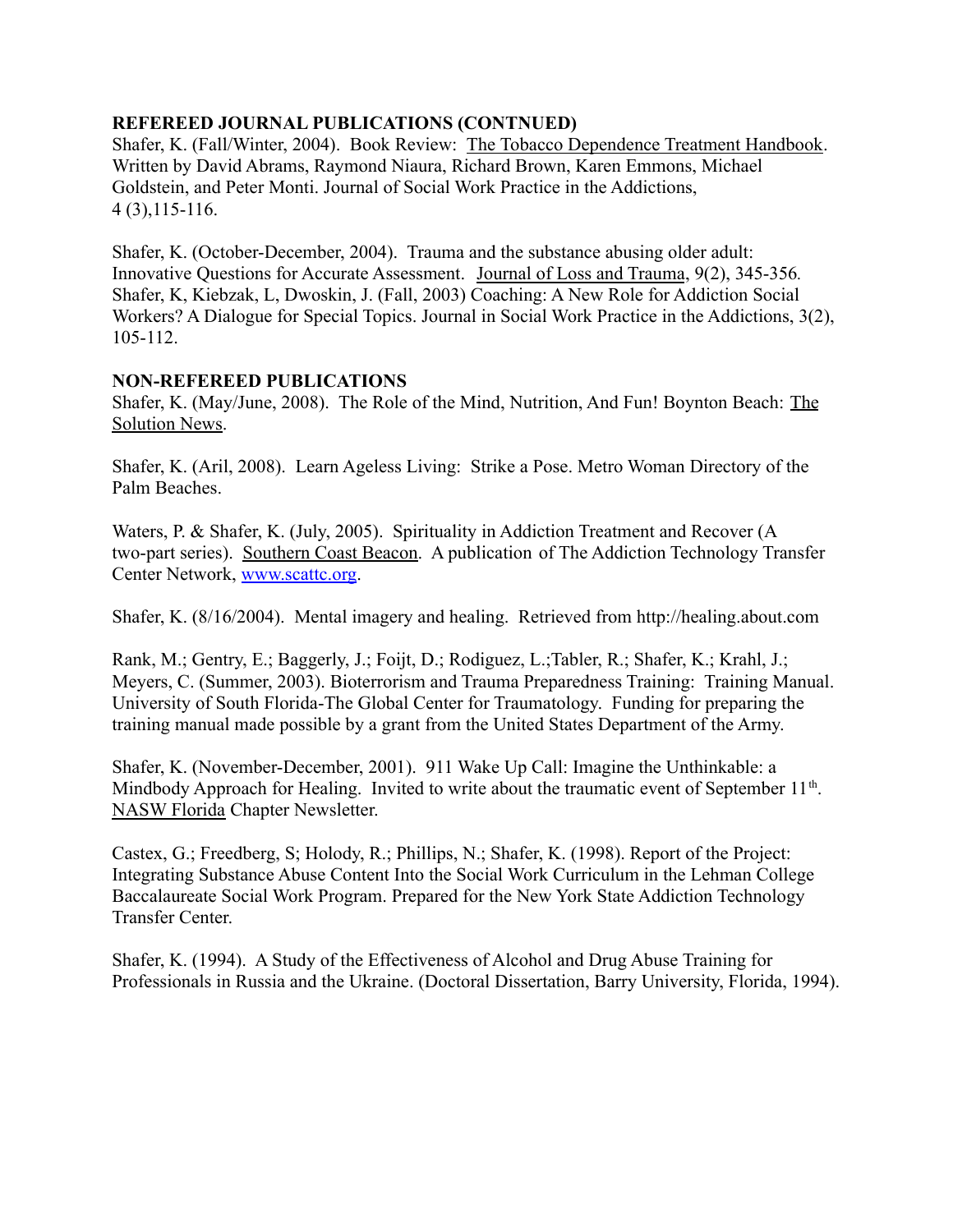#### **NON-REFEREED PUBLICATIONS-Continued**

Journal & Book Reviewer/Referee *Journal on Social Work in the Addictions* (2001-2011). Field Reviewer for the TIP Substance Abuse Treatment and Trauma. Center for Substance Abuse Treatment (CSAT), March, 2004.

# **CONFERENCE PROCEEDINGS**

Shafer, K. (2022). Falling Awake: Integrating EMDR and Yoga Nidra. Abstract accepted to present at The International Association of Symposium of Yoga Therapy Research at Lincolnshire, IL June 9-12, 2022.

Shafer, K. (2021). Tools For Transformation: Integrating EMDR and Yoga Nidra. Abstract accepted to present at the 2021Virtual International Global Therapy Day. August 13-15, 2021.

Shafer, K. (2021). Living in the Post Traumatic Body: Integrating EMDR and Yoga Nidra. Abstract accepted to present at the 2021 Virtual International EMDR Canada Conference. April  $16^{th}$ -17<sup>th</sup>, 2021.

Shafer, K. (2012). The Use of Yoga for Transforming Trauma. A Workshop Presentation accepted for The Conference on Trauma through the Life Cycle: A Strengths-Based Perspective. Co-sponsored by the NYU Silver School of Social Work & Hebrew University Jerusalem, January 9, 2011.

Shafer, K. (2007). Yoga Therapy and Mental Imagery: Healing Mindbody Dis-Ease in Aging and Addiction. Article published in the proceedings of the first conference on Yoga Therapy sponsored by the International Association of Yoga Therapists, January 18-21, 2007; Los Angeles, CA.

Shafer, K. & Dolan, Y. (Nov. 2, 2003). Still Ageless After All These Years: Harm Reduction with Older Adults. A Solution-focused Substance Abuse Prevention Scale for Older Adults (SSAPS). Presented at the Conference on Solution Focused Practices, Loma Linda University, CA.

Shafer, K. & Kagan, H. (1998). Russian Substance Abusers in Transition: New Country, Old Problems. Paper presented and published in the proceedings of the International Social Work Conference-Florence, Italy, March 14-16, 1998, New York University Ehrenkranz School of Social Work.

Integrating Yoga into Social Work Practice. Abstract accepted as a workshop co lead with Susan Tebb, St. Louis University, and Janet McGeachy, Canadian Society for Social work, for the 9<sup>th</sup> North American Conference on Spirituality and Social Work at St. Thomas University, Fredericton, New Brunswick, CA; June 25-28, 2014.

Riding the Waves of Change: Integrative Mindbodyspirit Approaches for Older Adults with Addictions. Abstract accepted as a workshop co-lead with Susan Tebb, Saint Louis University; at the 39<sup>th</sup> AGHE Annual Meeting & Educational Conference Waves of Change: Charting the Course for Gerontology and Geriatrics Education: St. Petersburg, FL; February 28-March 3, 2013.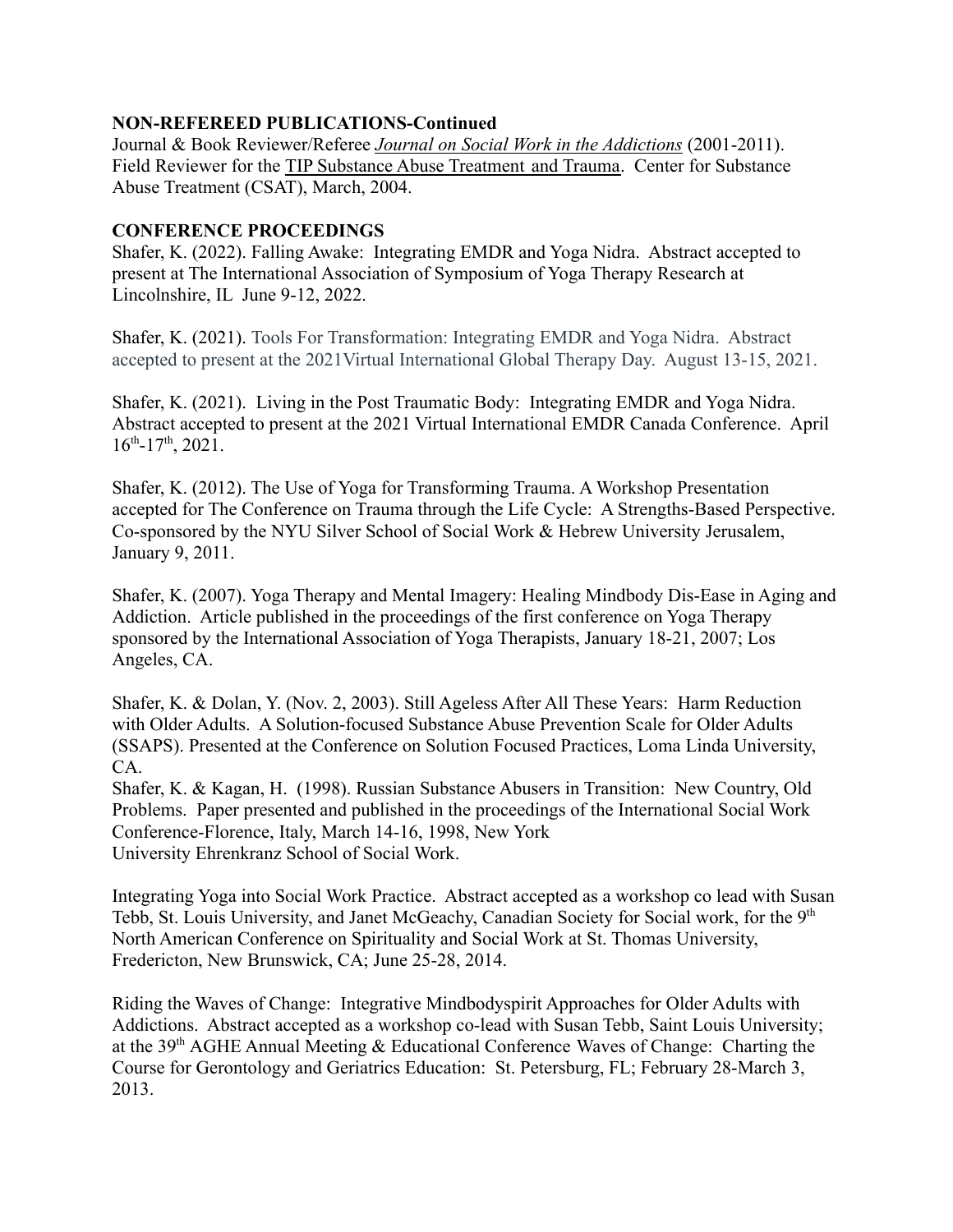# **CONFERENCE PROCEEDINGS (CONTINUED)**

Integrative Mindbody Approaches for Older Adults and Families Dealing with Substance Abuse. Abstract accepted as a skills workshop in Aging and Gerontology (Gero-Ed)track for the Annual Program Meeting (APM) at the Council on Social Work Education (CSWE). Co-lead with Susan Tebb, Saint Louis University in Washington, DC (November 9-12, 2012).

Trauma and the Substance Abusing Older Adult. Invited to present paper at National Aging and Addiction Conference sponsored by The Hanley Center, West Palm Beach, Florida (January 28-29, 2005).

Aging and Addiction: Helping Older Adults Recover or Prevent Late-Onset Addiction. Abstract accepted as a paper to present at the Second National Gerontological Social Work Conference held in conjunction with the Council on Social Work Education Annual Program and the University of South Carolina Technology Conference (NGSWC #9040). Paper presented in Anaheim, CA (February 27-March 1, 2004).

Trauma and the Substance Abusing Older Adult: International Perspectives on Assessment. Abstract accepted to present at the International Encounter of Social Work (September 22-27, 2003); Havana, Cuba.

Still Ageless After all These Years: Harm Reduction with Older Adults. Abstract accepted to present scale at the Solution Focused Brief Therapy Conference (November 2, 2003); Loma Linda University, CA.

Dis-ease Free in 21 Days: The FUN Guide to Mindbody Wellness. Abstract accepted to present at the Society for Spirituality and Social Work: Eighth Annual Conference. The University of Texas at Austin, June 19-22, 2003.

Trauma and Addiction: A Hidden Epidemic in Older Adults. Abstract accepted to present at National Association of Social Workers Conference June 12-14, 2003, Orlando, Florida.

The Interplay of Addiction and Psychiatric Disorders in Older Adults: Implications for Social Workers. Abstract accepted for the 35<sup>th</sup> National Association of Social Workers Annual Addictions Institute at Fordham University (May 21, 2003); New York City, New York.

Trauma and the Substance Abusing Older Adult: Innovative Questions for Accurate Assessment. Abstract accepted to present at the 49<sup>th</sup> Annual Program Meeting of the Council on Social Work Education (February 27-March 2, 2003); Atlanta, Georgia.

Disease Free in 21 Days: The Mindbody Approach for Health and Well Being. Abstract accepted to present at the National Association of Social Workers statewide conference (June, 2002); Orlando, Florida.

Women and Substance Abuse. Abstract accepted for the 34th Annual Addictions Institute at Fordham University (May 22, 2002); New York, New York.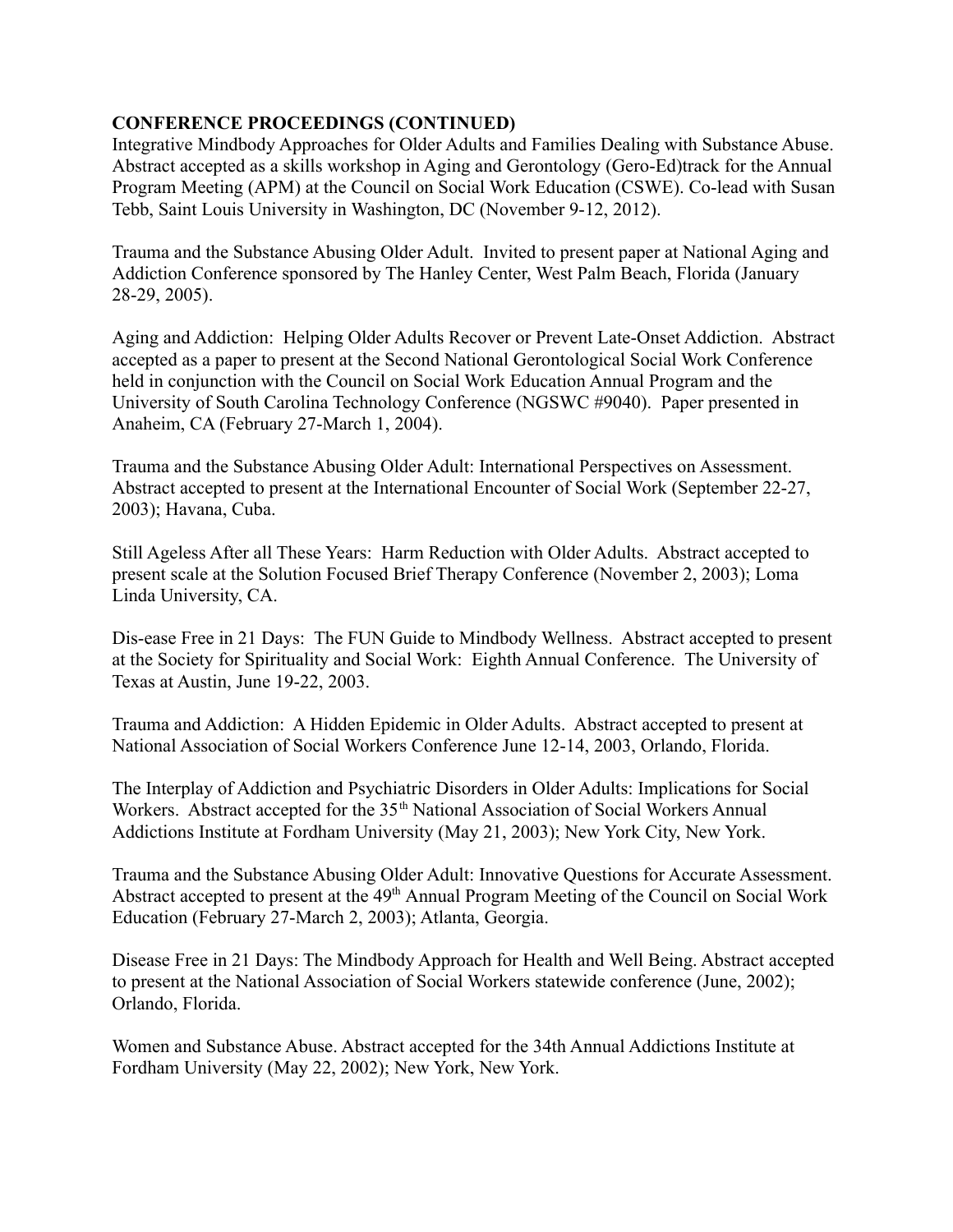# **CONFERENCE PROCEEDINGS (CONTINUED)**

Compassion Fatigue: Helping the Healing Ear Maintain balance in Mind, Body, and Spirit. Abstract accepted for the 34<sup>th</sup> Annual Addictions Institute at Fordham University (May 22, 2002); New York, New York.

Beginning With the End in Mind. Abstract accepted for the 33<sup>rd</sup> Annual Addictions Institute at Fordham University (May 16, 2001); New York, New York. Turning Play into Healing: Mind Medicine for Children. Abstract accepted to present at the

International Child and Play Therapy Conference (June 19-21, 2000); Dublin, Ireland.

Leadership in the Corporate World: A Mindbody Perspective. Abstract accepted to present at the Social Work Leadership in Health Care (May 31-June 3, 2000); Orlando, Florida.

Healing Through the Mind of the Addict: An Innovative Approach for Sober Living. Abstract accepted to present at the 32nd Annual NAW Addiction Institute (May 12, 2000); New York City Chapter, New York.

Mindbody Techniques in the Treatment of Substance Abusers. National Association of Social Work Addiction Institute (May, 1999); New York City Chapter, New York.

Imagination: Creative Curriculum Development in the Age of Health Care Reform. Abstract accepted to present at the 28<sup>th</sup> International Conference of Social Welfare (July, 1998); Jerusalem, Israel.

Imagery: Healing Through the Mind of the Child. Abstract accepted to present at The 1998 World Congress on Child and Play Therapy (April, 1998); Honolulu, Hawaii.

# **PRESENTATIONS/WORKSHOPS CONDUCTED**

EMDR Training: Integrating EMDR into your Clinical Practice, a 2 part on line Intensive. EMDRIA approved EMDR training course led by Roy Keissling. Assisted trainer as a coach for trainees to learn basics of EMDR and as an EMDRIA approved Consultant to help participants complete basic training requirements. May/June, 2022.

Annual Staff DCF Staff development & Training Update (17 Hours): Medical Errors, HIV/Aids Update, Critical Incident Debriefing, Ethics, HIPPA, Domestic Violence, Control of Aggression, Affirmative Duty Requirements and Protections of Chapter 415, F.S and Title V of the American Disability Act, Client Rights, Grievance Reporting, Incident Reporting. Genesis House Recovery Residence, Inc., May 19-20, 2022; Lake Worth, Florida.

EMDR Training: Integrating EMDR into your Clinical Practice, a 5-day Intensive. EMDRIA approved EMDR training course led by Carole Lovell. Assisted trainer as a coach for trainees to learn basics of EMDR and an EMDRIA approved Consultant to help participants complete basic training requirements. Miami Beach, FL. June 6-11, 2021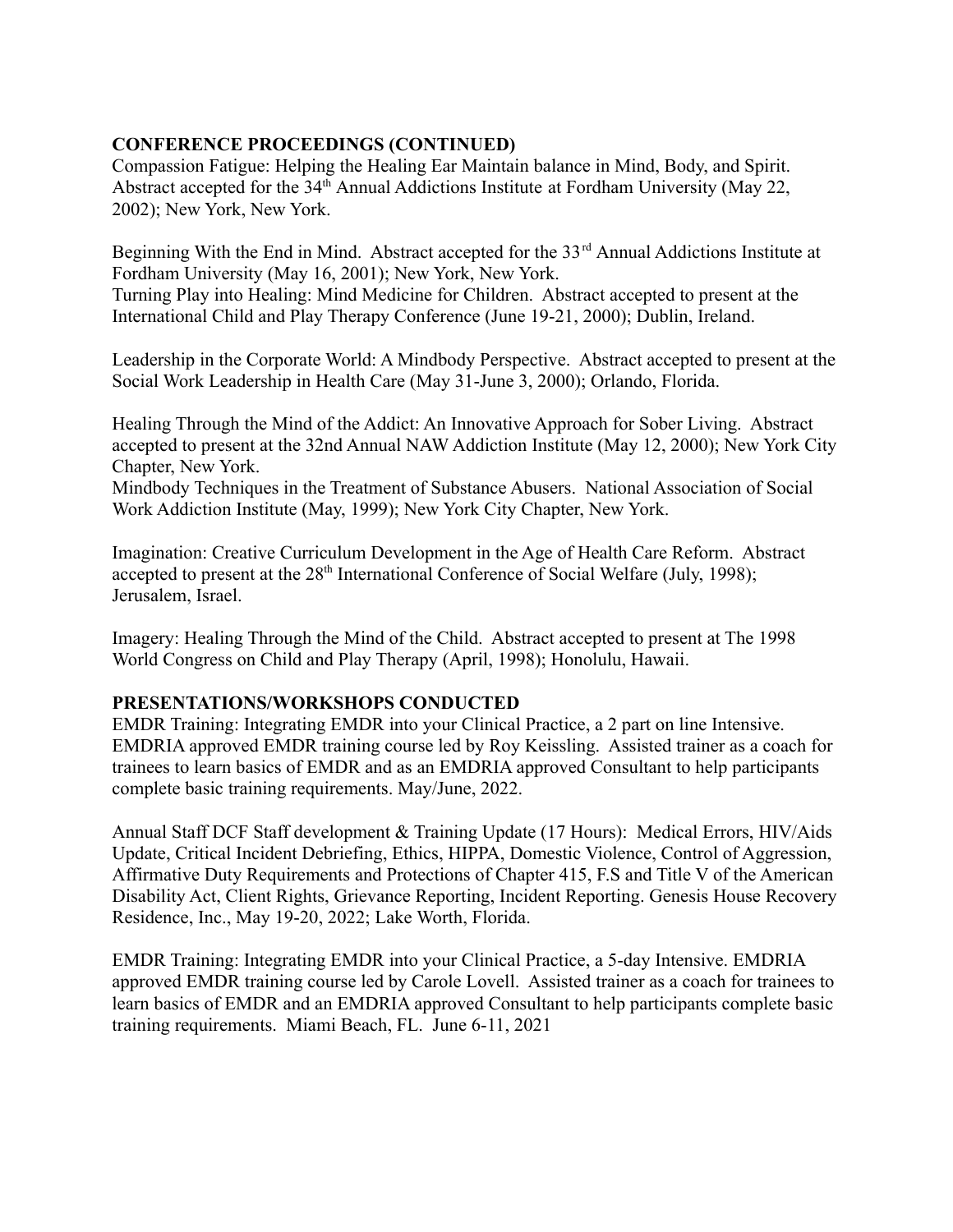Annual Staff DCF Staff development & Training Update (17 Hours): Medical Errors, HIV/Aids Update, Critical Incident Debriefing, Ethics, HIPPA, Domestic Violence, Control of Aggression, Affirmative Duty Requirements and Protections of Chapter 415, F.S and Title V of the American Disability Act, Client Rights, Grievance Reporting, Incident Reporting. Genesis House Recovery Residence, Inc., June 3-4, 2021; Lake Worth, Florida.

Mindfulness in Recovery Treatment: The FUN™ Way For Recovery. Invited to conduct a two hour online CEU presentation co-led with Dr. Susan Tebb. Sponsored by Futures Recovery Health Center. March 26, 2021.

Celebrate Social Workers with Integrative and Complementary Approaches for Behavioral Health. Invited as Key-Note Speaker via Zoom celebrating Social Work Month. Sponsored by NASW Palm Beach Unit. March 5, 2021.

How to Motivate Unmotivated & Entitled Teens. Followed by Stress Management Tools for Middle Schoolers. One hour presentation to parents, and one hour presentation to 80 middle school children held at The Pine School in Hobe Sound, FL on November 19, 2019.

Relationships in Addicted Families: When Normal People are Impacted by Abnormal Situations. Sponsored by the Florida Chapter of NASW. This 1 CEU Workshop was held at Boca Raton Regional Hospital on November 18, 2019.

EMDR Training: Integrating EMDR into your Clinical Practice, a 5-day Intensive. EMDRIA approved EMDR training course led by Carole Lovell. Assisted trainer as a coach for trainees to learn basics of EMDR and an approved Consultant in Training to help participants complete basic training requirements. Miami, FL. November 11-15, 2019

Integrative and Complementary Approaches for Behavioral Health: Utilizing Talk, Movement, YogaFun<sup>™</sup>, & EMDR Related Therapies. A three day comprehensive workshop hosted by Futures of Palm Beach, Jupiter, Florida (16 CE's approved #20-663241). October 11-3, 2019. Transformations in Addiction and Trauma Treatment: EMDR Related, Yoga, and Mental Imagery. A 3 hour staff training at Futures of Palm Beach August 28<sup>th</sup>, 2019, Tequesta, FL.

Becoming Your Own Loving Parent With Yoga Nidra (1.5 hours). Experiential and didactic class for yoga students, teachers, and health care professionals on the importance of relaxation as self care. Stillwaters Yoga, May 11, 2019; Maumee, Ohio.

Annual Staff DCF Staff development & Training Update (20 Hours): Medical Errors, HIV/Aids Update, Empowering Clients, Ethics, HIPPA, Domestic Violence, Control of Aggression, Affirmative Duty Requirements and Protections of Chapter 415, F.S and Title V of the American Disability Act, Client Rights, Grievance Reporting, Incident Reporting. Genesis House Recovery Residence, Inc., April 18 & 19<sup>th</sup>, 2019; Lake Worth, Florida.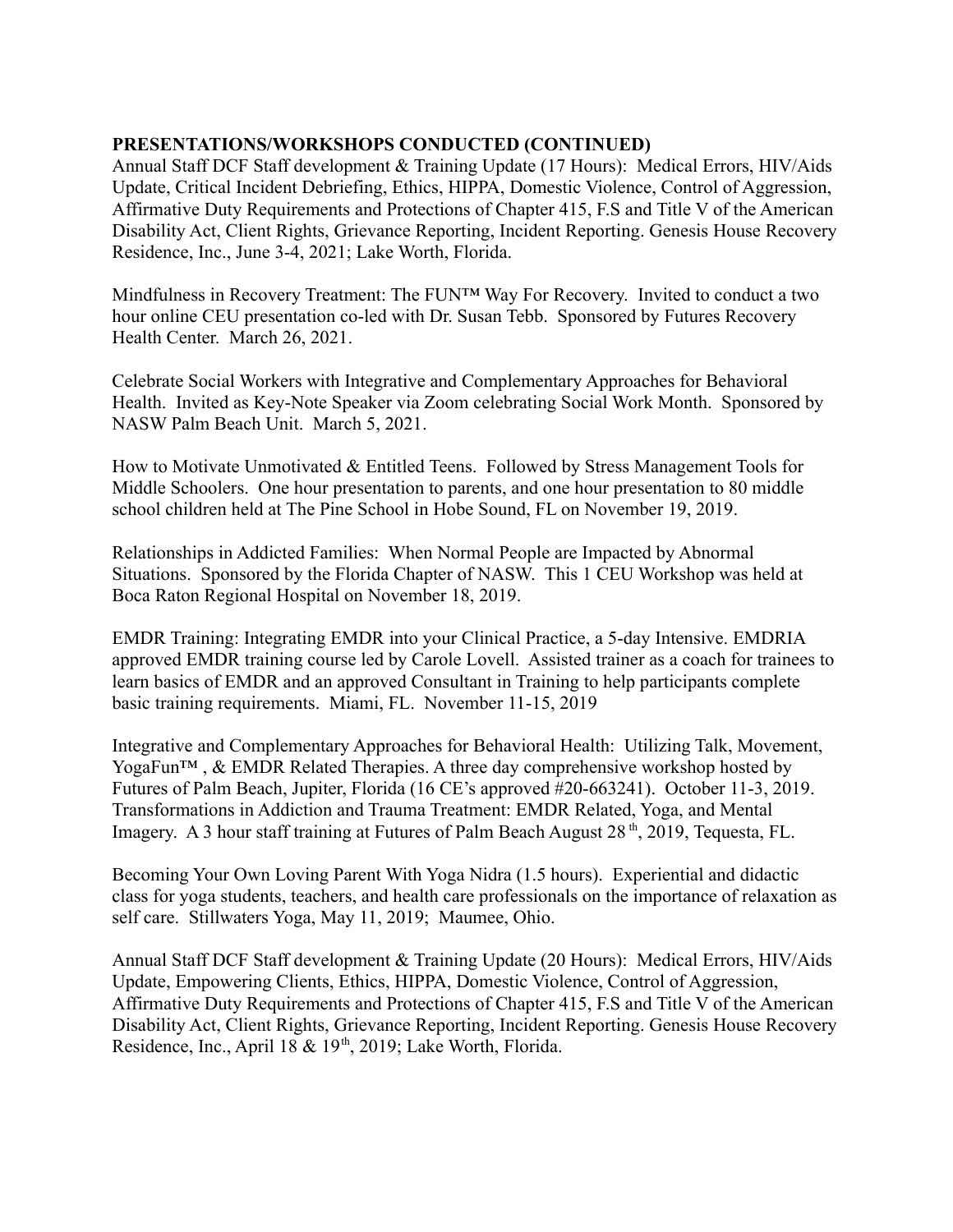EMDR Training: Integrating EMDR into your Clinical Practice, a 40 hour EMDRIA approved EMDR training course led by Roy Kiessling, LISW. Assisted trainer as a coach for trainees to learn basics of EMDR and an approved Consultant in Training to help participants complete basic training requirements. Faulk Center for Counseling, Boca Raton , FL. Part 1 February 8-10, & Part 2, March 22-24, 2019.

EMDR, Ayurveda, Yoga, and Somatic Therapies: A Tool Box Sampler for Clinical Practice. Hosted by Treasure Coast NASW/Florida Chapter at Allegro Senior Living, Stuart, FL, 2018. Ethics, Domestic Violence, HIV/Aids update, Bullying, Empowerment Counseling, Anger Management, Americans with Disabilities in Substance Treatment: DCF Clinical Update training (20 hours) for clinicians. Annual Staff development workshop for Genesis, West Palm Beach, FL (April 12-13th, 2018).

The Opiate Crisis in Palm Beach County: Task Force Presentation. The Breakers in Palm Beach, FL. Moments of Chance Conference, October 4, 2017.

LifeForce Yoga for Depression and Anxiety & Life Force Yoga Practitioner Training: Yoga for Mood Management. Assisted Amy Weintraub at Kripalu Center for Yoga & Health, Stockbridge, MA: July 1-8, 2016.

The Power of Persuasion: How to get the family on board with health and fitness goals. For Palm Beach County Employees enrolled in health incentive program. Sponsored by Karelia Corporation: August 19-20, 2013.

Yoga for Mood Management: LifeForce Yoga™ Practitioner Training with Amy Weintraub. Workshop facilitator at 30 hour Yoga Retreat in Nassau, Bahamas: February 7-11, 2013.

YogaFun™ for Mood Management: Somatic Therapeutics for for Addiction Professionals. Invited to present at the ICRC Conference in Minneapolis, MN (October 12-13, 2012).

Yoga Therapeutics with Substance Abusing Older Adults. Invited to present at Montreal Symposium on Therapeutic Yoga. October 20-21, 2012.

Advanced Counselling I. Addictions Training Institute at Palm Partners. A 10-hour Certified Addiction Professional training course. Delray Beach, FL (May 29, 31  $\&$  June 2<sup>nd</sup>, 2012).

Freud Gets of the Couch and on to the Mat. A two hour Virtual Yoga Conference presentation sponsored by YogaHub.com. February 8, 2012 (3:00-5:15PM).

Lifeforce Yoga Meets The Hungry Ghost: Mood Management and Addiction. Weekend Workshop co lead with Amy Weintraub at Kripalu Center for Yoga and Health. Stockbridge, MA; May 18th-20th, 2012.

Application Skills III. Addictions Training Institute at Palm Partners. A 10-hour Certified Addiction Professional training course. Delray Beach, FL (May 8, 10, 12, 2012).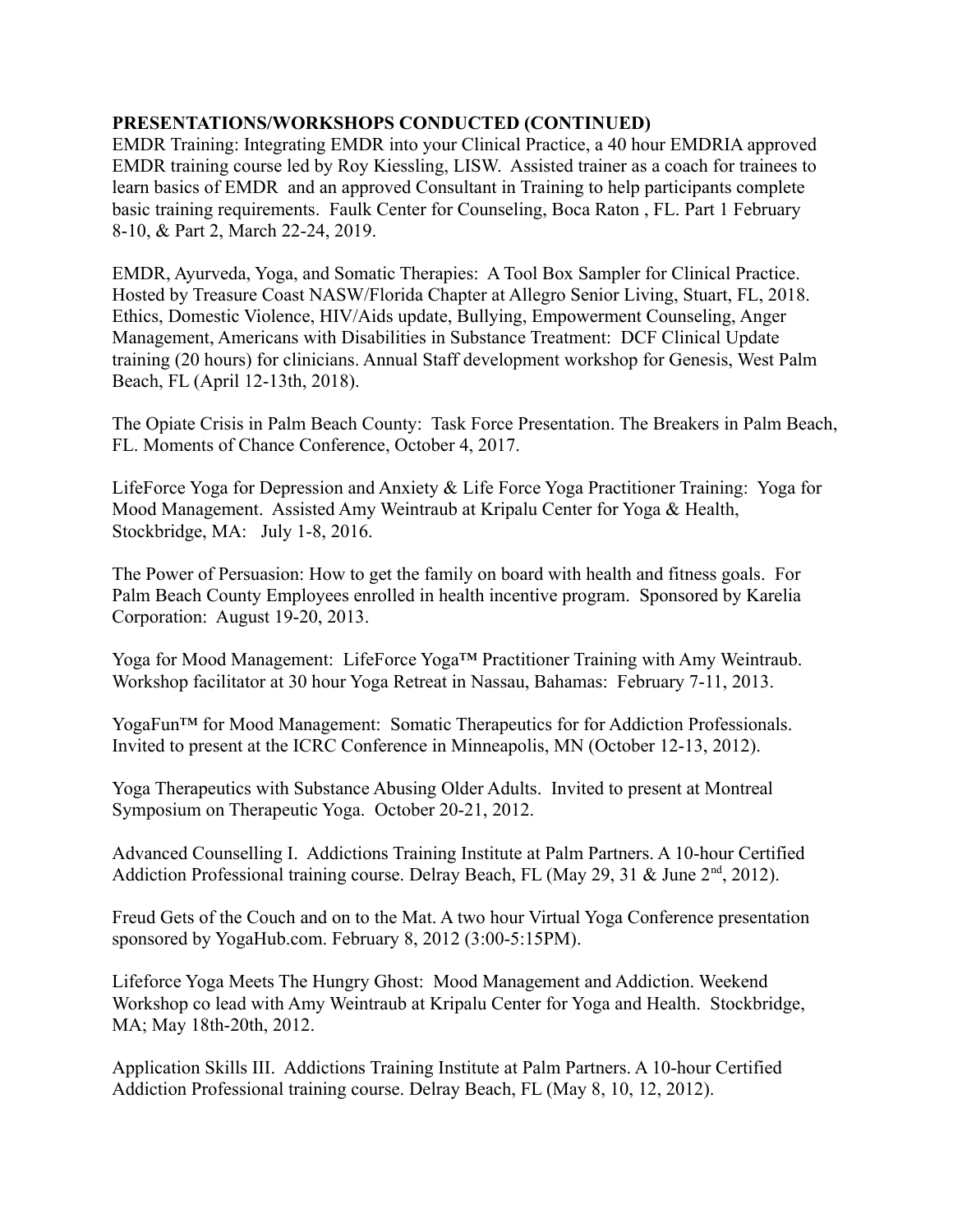Yoga for Depression Level One Training Course. A 6-Day intensive for mental health professionals. Training assistant for Amy Weintraub, Sivananda, Bahamas (April 6-12, 2012).

Ethics II. Addictions Training Institute at Palm Partners. A 10-hour Certified Addiction Professional training course. Delray Beach, FL (February 21, 23,  $\&$  25<sup>th</sup>, 2012).

Lifeforce Yoga Meets The Hungry Ghost: Mood Management and Addiction. Weekend Workshop co lead with Amy Weintraub at Kripalu Center for Yoga and Health. Stockbridge, MA; May 27<sup>th</sup>-30th, 2011.

Yoga for Depression Level One Training Course. A 6-Day intensive for mental health professionals. Training assistant for Amy Weintraub, Sivananda, Bahamas (March-April, 2010). Ethics, Domestic Violence, HIV/Aids update, medications, supportive counseling, Anger Management, Grievances, HIV/ Aids Update: DCF Clinical Update training (20& 16 hours). Staff development and training workshop. Genesis Treatment Center, Lake Worth, FL (April, 2011 & May/June, 2010).

Counseling 1-3: Skills, Theories, and Practice. Faculty of Addiction Professional Training Series at Hanley Center, West Palm Beach, FL. Three 16 hour courses. May-July, 2010.

Clinical Supervision-16 Hour course as required by Chapter 491 for Licensed Clinicians in Florida to be Qualified Supervisors. The Palm Beach Holistic Center June 5-6, 2009.

Application to Practice II. Faculty of Addiction Professional Training Series at Hanley Center, West Palm Beach, FL. A 16 hour course on assessment for Individuals, and interventions with Families (October 16-17, 2009).

Ethics, Domestic Violence, HIV/Aids update, intervention, supportive counseling, Anger Management, Americans with Disabilities in Substance Treatment: DCF Clinical Update training (16 hours) for clinicians. Staff development workshop for Genesis, West Palm Beach, FL (May 8-9, 2009).

Holistic Medicine for the 21<sup>st</sup> Century: The MindBody Connection: A 6 hour seminar on alternative and traditional approaches for physical and mental health. The Jupiter Resort (March 21, 2009).

Treatment Knowledge III. Faculty of Addiction Professional Training Series at Hanley Center, West Palm Beach, FL. Provided 16 hour course On Group Therapy (January, 2009).

Treatment Knowledge III. Faculty of Addiction Professional Training Series at Hanley Center, West Palm Beach, FL. Provided a 16 hour course instruction On Physical Aspects, Pharmacology, History of Addiction, Models of Treatment, Types of Service (June 27-28, 2008).

Holistic Healing in Addiction. Invited to lecture for the Professional Luncheon Series at Hanley Center, West Palm Beach, FL (March 7, 2008).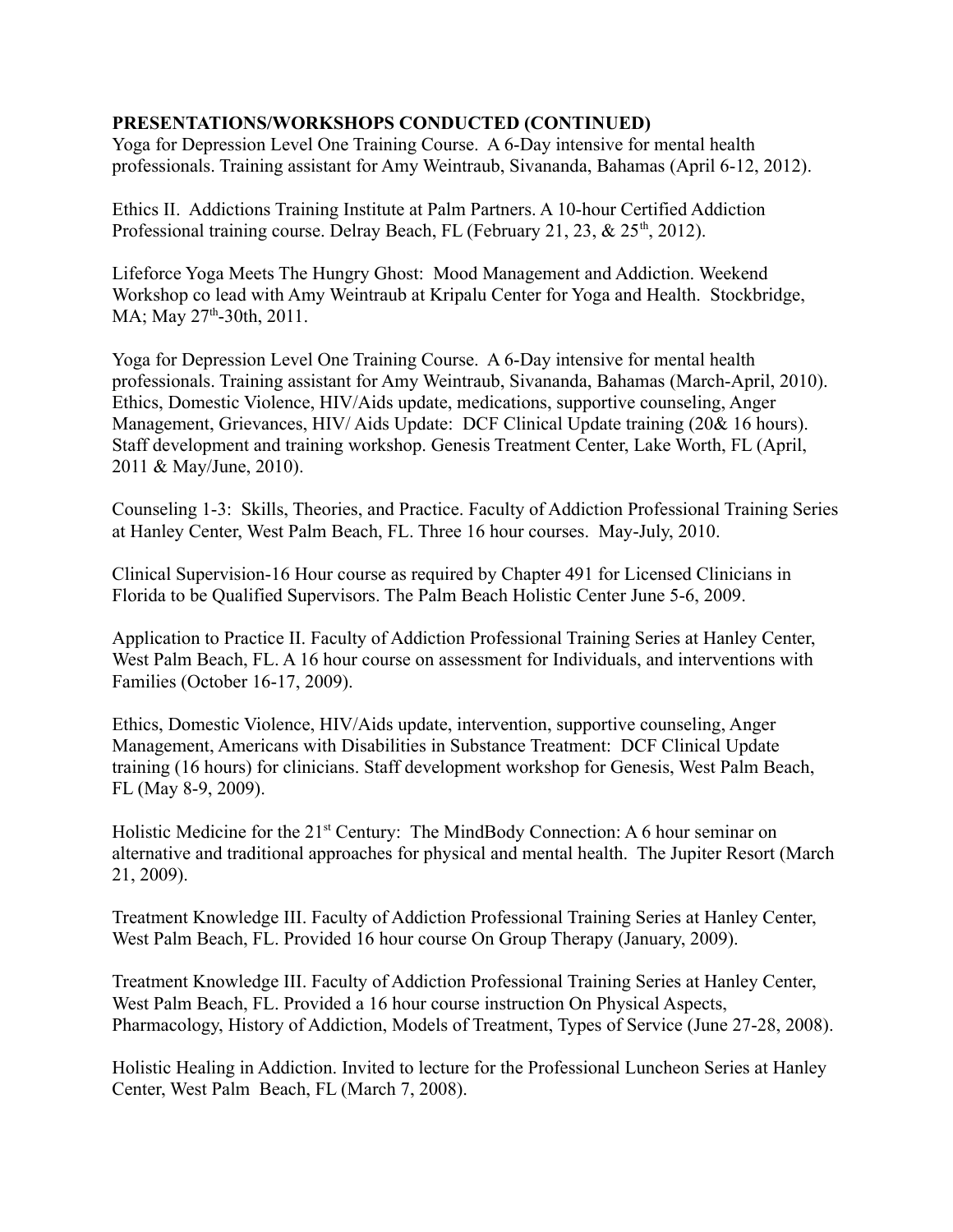Yoga at Work. Guest lecturer at retreat for The Palm Beach Gardens Hospital Administration and Department Heads about the benefits of yoga at work. (February 22, 2008).

Ethics, Domestic Violence, and HIV/Aids in Substance Treatment: An update (3 hours) for clinicians. Invited for staff development workshop at Genesis House, W. Palm Beach, FL (February 15, 2007).

Doing the Right Thing: Ethical and Moral Issues in Substance Treatment. Ethics update (2 hours) for clinicians. Invited to conduct staff development workshop for Genesis House, W. Palm Beach, FL (October 20, 2006).

Understanding the Cutting Edge: Self Mutilation. Invited to conduct staff development workshop (2 hours) for Genesis House, W.Palm Beach, FL (November 3, 2006).

Transference: Understanding When it is About Me and Not You. Invited to conduct staff development workshop (2 hours) for Genesis House, W. Palm Beach, FL (November 10, 2006).

Golfun on the Green. Two hour workshop for golfers on the benefits of yoga for the game. Admiral's Cove, November 15, 2006 7-9AM. Sponsored by the Wellness Spa.

Yoga for Ageless Boomers. Abstract accepted for the National Aging and Addiction Conference. April 28-29, 2006. Marriott, West Palm Beach, FL. Sponsored by the Hanley Center.

Clinical Supervision: 16 Hour Course as Required for Qualified Supervisor in Florida. March 2 & 3, 2006 Sponsored by Genesis House, at Limitless Potentials, Inc.

Spirituality, Mental Imagery, Yoga & Clinical Practice: Ageless Living in Addiction Treatment. The 37<sup>th</sup> Annual Addictions Institute of the New York City Chapter of the National Association of Social Workers, May 25, 2005 Fordham University, Lincoln Center Campus.

Substance Abuse Prevention and Older Adults: Examining What Works. The 37<sup>th</sup> Annual Addictions Institute of the New York City Chapter of the National Association of Social Workers, May 25, 2005 Fordham University, Lincoln Center Campus.

The Fun™ Guide to Wellness at Work (keynote address), and Substance Abuse and Trauma (afternoon workshop). The Southeast Region of the National Rehabilitation Association (SERNA)May 16, 2005, Tampa, FL.

Treatment Planning for the Substance Abuse Counselor: Domestic Violence, Ethics, Anger Management, Involuntary Clients (Marchman/Baker Act), Trauma, Confidentiality. Invited to conduct 16 Hour training for substance abuse Professionals as required by Florida Statute 65-D. April 22-23, 2005 at Genesis House, Lake Worth, Florida.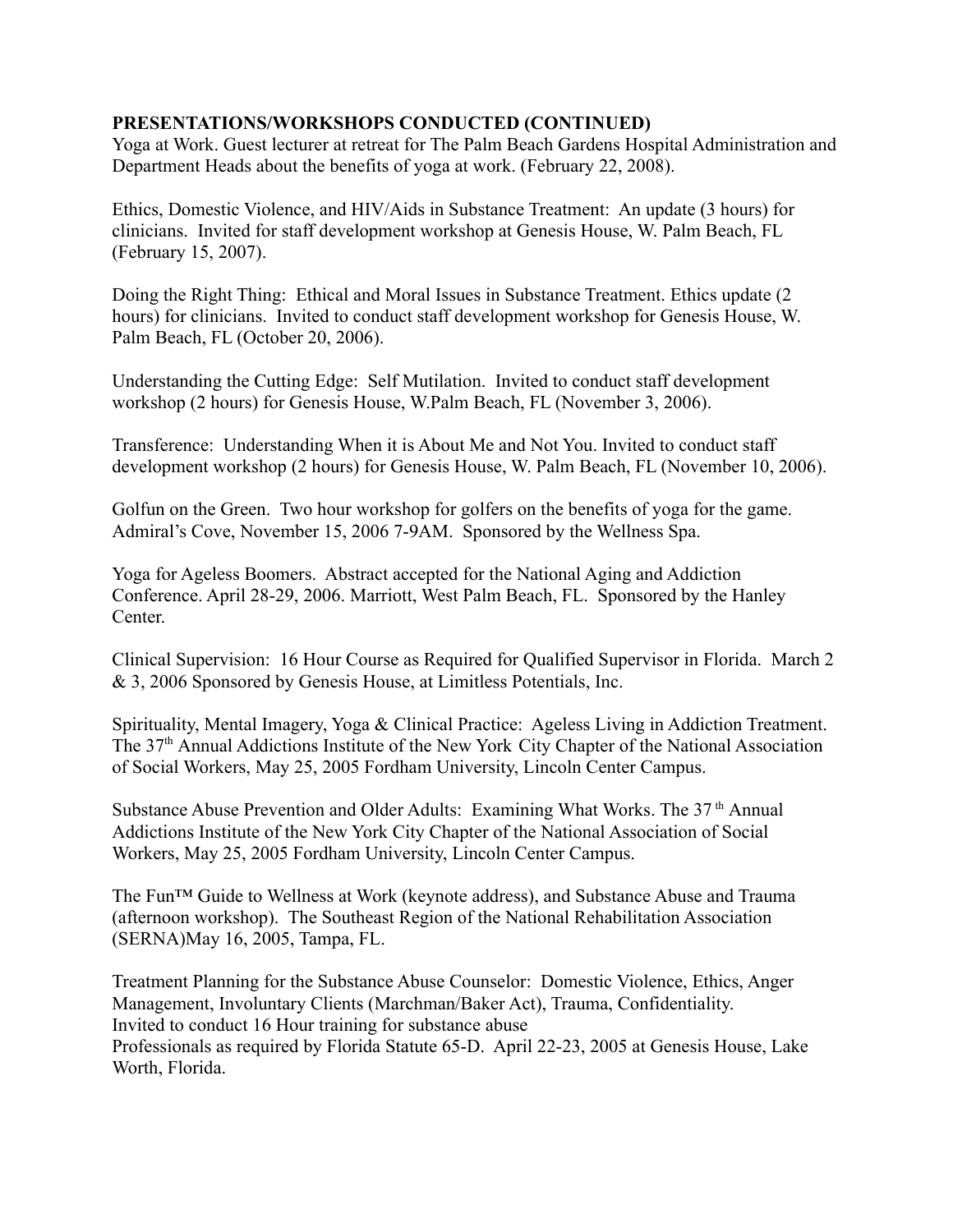International Substance Abuse: Training for Clinicians. Invited to conduct a 45hour training for professionals June 19-July 10, 2004 at ACERPA in San Jose Costa Rica.

Trauma Free in 21 Days: Mindbody Healing for Dual Disorders. Abstract accepted to present at the NASW statewide conference June 10-12, 2004 Deerfield Beach,FL.

Self Care During Challenging Times: The FUN Guide to Mindbody Wellness. Abstract accepted to present at the Florida Atlantic University Christine E. Lynn College of Nursing International Arts in Healing Conference, April 18, 2004.

Communication with Children & Adolescents: A Solution Focused Approach. Invited to teach an 8 hour course at the Children's Services Council (May 19, 2004); West Palm Beach, Florida.

Mental Imagery: Healing Trauma in Addiction. Invited as guest speaker at a luncheon for professionals sponsored by Hanley-Hazelden, W. Palm Beach, FL (May 7, 2004).

Eating Disorders: A Solution Focused Approach for Intervening with Teens. Invited to teach an 8 hour course. Children's Services Council (March 17, 2004); West Palm Beach, Florida.

Helping Children Cope from Trauma. Invited to teach 8 hour course. Children's Services Council (January 28, 2004); West Palm Beach, Florida.

Setting Goals for the New Year: The FUN Guide to Mindbody Wellness. Invited to present at a luncheon for the Hispanic Professional Women's Association (HPWA), December 5, 2003 at Columbia Restaurant, Ybor City, FL.

The Addiction Counseling Process: Application to Practice for Licensed and new professionals. Invited to teach a 30 hour course at Hanley-Hazelden, W. Palm Beach, FL (October-November, 2003); Fort Lauderdale, Florida.

Trauma, Aging, and Substance Abuse. Invited to teach an 8 hour course at Shands HealthCare (November 14, 2003). Sponsored by the Florida Chapter of the National Association of Social Workers, Gainesville, FL.

Clinical Supervision-16 Hour course Clinicians in Florida. Hanley-Hazelden, W. Palm Beach, FL (October 17-18, 2003). Raising Healthy Children in Trouble Times. Invited as keynote speaker for the Children's Services Council annual conference (8 hours), West Palm Beach, FL (September 18, 2003).

Bioterrorism and Trauma Preparedness Training (8 hours). Conducted at the University of South Florida, Tampa and Lakeland Campus (August 20 & September 17, 2003). Training sponsored from grant funding by the US department of the Army.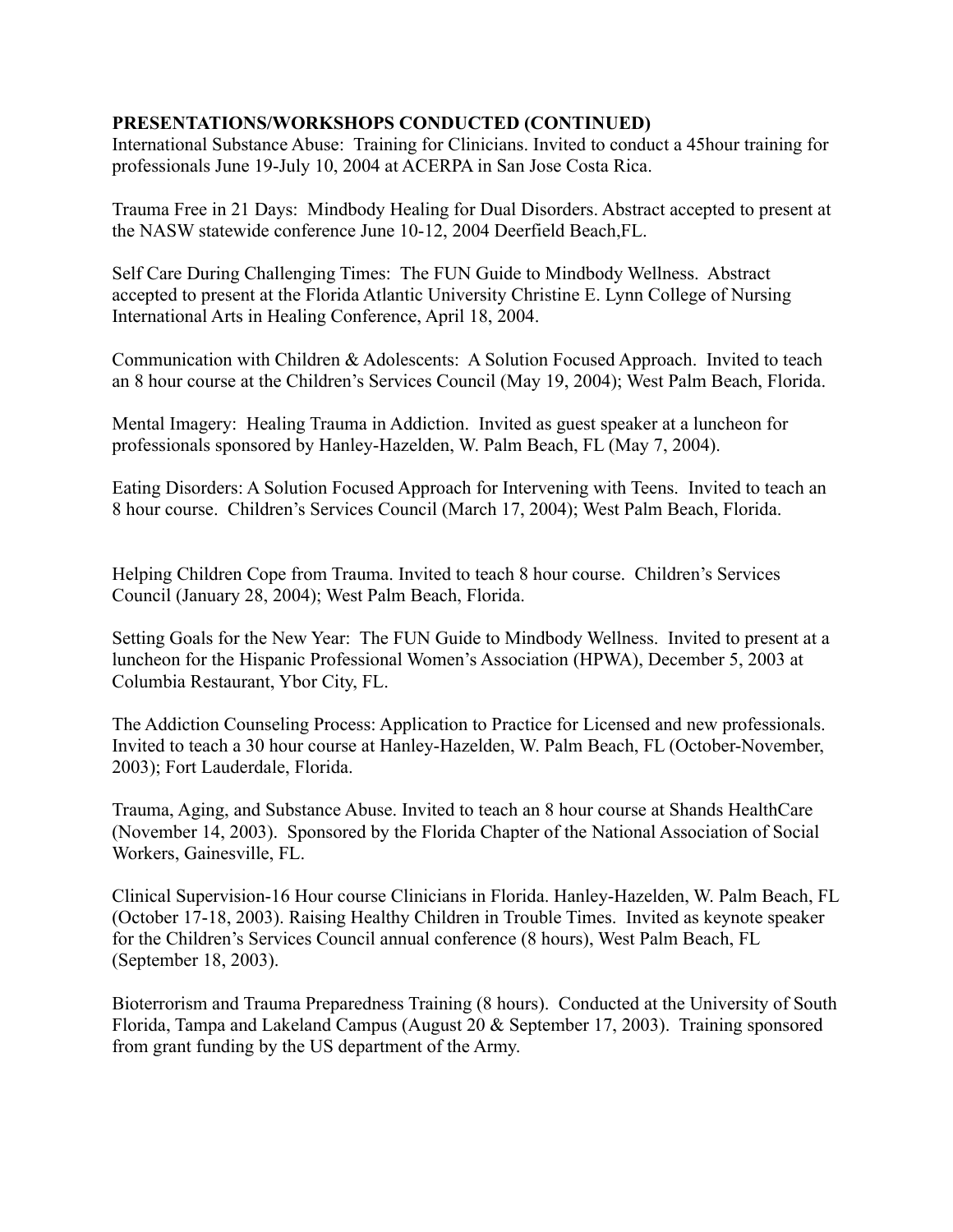Domestic Violence Update (3 hours). Invited for staff in-service at Wellness Resources, Inc.; Delray, FL (July 24, 2003).

Wellness at Work. Inservice (one hour) for admission staff at Hanley-Hazelden (July 16, 2003).

Creating Cooperation in the Workplace. Invited to conduct annual staff development workshop (8 hours) for Gratitude House, W. Palm Beach, FL (June 27, 2003).

Ethics update (3 hours) for clinicians. Invited to conduct staff development workshop for Genesis House, W. Palm Beach, FL (June 26, 2003).

Screening, Assessment, and Treatment Planning. Invited to teach a 45 hour course for the addiction certification program at Hanley-Hazelden (April-June, 2003); West Palm Beach, Florida.

Spiritual Diversity in Social Work Practice. Invited to present at the National Association of Social Workers Sarasota-Manatee Unit Meeting, Manatee Glens Hospital (February 3, 2003); Bradenton, Florida.

Substance Abuse in the Family: Healing Begins at Home. Invited to teach an 8 hour course. Children's Services Council (January 30, 2003); West Palm Beach, Florida.

Case Management. Invited to teach a 16 hour Addiction Professional Training Program. Sponsored by Hanley-Hazelden (January 17-18, 2003); Ft. Lauderdale, Florida.

Eating Disorders from a Family Perspective. Invited to teach an 8 hour course. Children's Services Council (December 19, 2002); West Palm Beach, Florida.

Avoiding Burnout: An interactive guide for direct service staff. Invited to a regional training conference sponsored by the U.S. Department of Housing and Urban Development (December 11, 2002); San Antonio, Texas.

The FUN Guide for Mindbody Wellness. Invited to conduct in service for staff at the Veterans Administration Medical Center (October 18, 2002); Bay Pines, Florida.

Assessing and Treating Post-Traumatic Stress in Oncology: A Guide for Clinical Social Workers. Abstract selected to present at the Florida Society of Oncology Social Workers Annual Conference; (October 17, 2002); Tampa, Florida.

Avoiding Burnout: An Interactive Guide for Direct-Service Staff. Invited to present at HOPE VI Regional Case Management Training Conference. Sponsored by U.S. Department of Housing and Urban Development; (September 25, 2002); Tampa, Florida.

Older Adult and Substance Abuse Treatment. Invited to present to Experts in San Jose, Costa Rica for international collaboration and Research: Encuentro Atencion Integral Centro. Sponsored by Centro PASO A PASO; (August 12, 2002).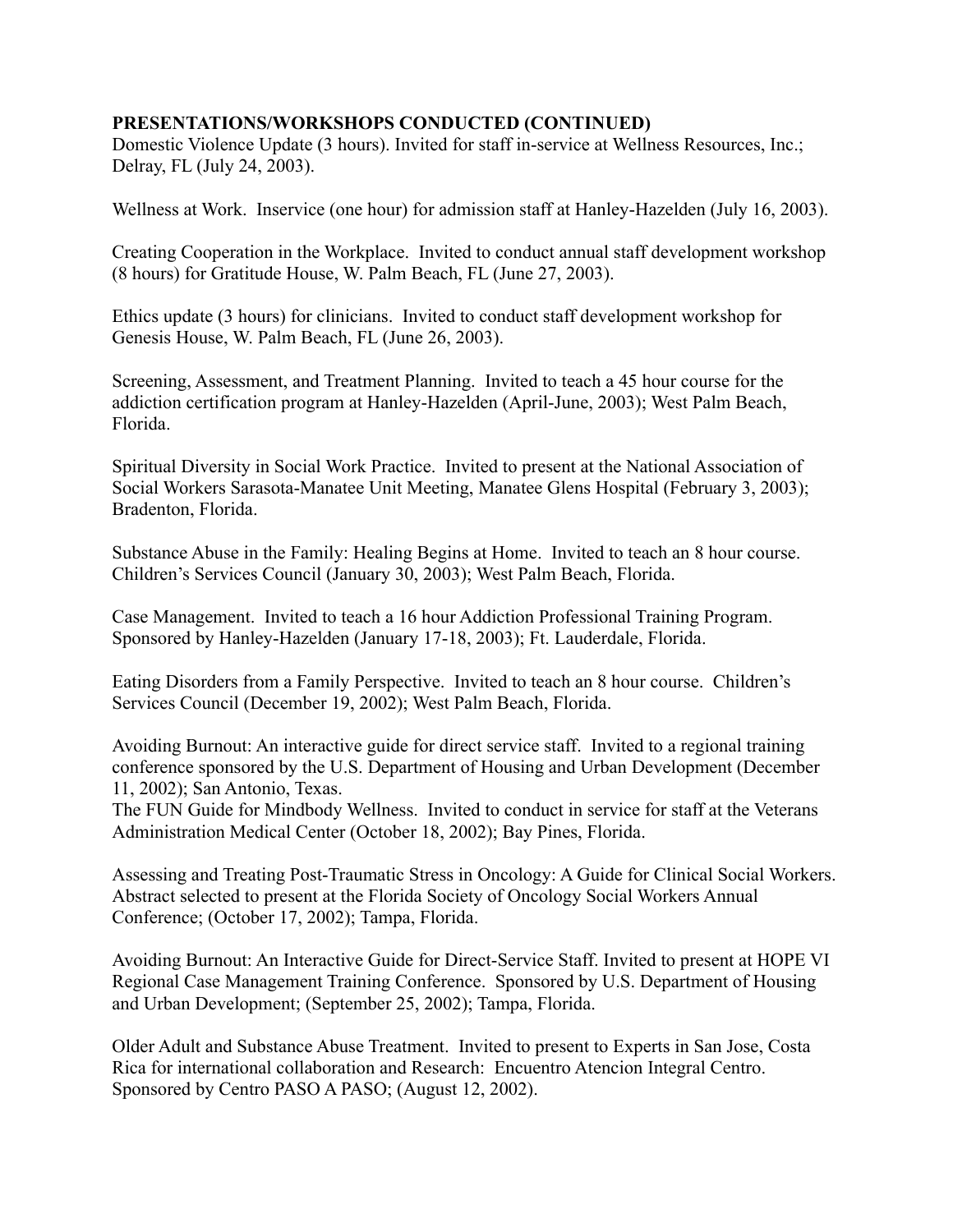Screening, Assessment, and Treatment Planning. Invited to teach 45 hour course for addiction certification at Hanley-Hazelden (July-September, 2002); West Palm Beach, Florida.

The Addiction Counseling Process: Counseling Theories and Practice for Licensed and new professionals. Invited to teach 45 hour course for the Broward Sheriff's Office. Sponsored by Hanley-Hazelden (June-September, 2001); Fort Lauderdale, FL.

Motivational Interviewing: An Innovative Approach with Substance Abusing Women. Abstract accepted for the NASW Annual Addiction Institute (May 16, 2001), New York City.

Social Work Administration: Creating and Implementing a Healing Vision. Invited to present at the National Society for Social Work Leaders in Health Care Conference (April, 2001). San Antonio, Texas.

The Addiction Counseling Process: Counseling Theories and Practice for Licensed and new professionals. Invited to teach two 45 hour courses for addiction certification for Hanley-Hazelden (July-September, 2001); Nova University, North Miami Beach, Florida, and Hanley-Hazelden, West Palm Beach, Florida.

Sexual Abuse and Trauma. Invited to train staff (April 4, 2001). Gratitude House, West Palm Beach, FL.

Engaging the Creative Process with Teens. Invited to teach a 6 hour course for health care professionals (March 28, 2001); West Palm Beach, Florida.

Solution Focused Methods with the Mandated Client. Invited to teach a 6 hour course for health care professionals working with criminal justice clients. Children's Services Council (February 21, 2001); West Palm Beach, Florida.

The Addiction Counseling Process: Client Confidentiality, Cultural Awareness, Counseling, Ethics/Rules and Regulations, Dual Disorders, and Confidentiality for the Chemical Dependency Counselor. Invited to teach two 45 hour courses for the addiction certification program at Hanley-Hazelden (July-September, 2000); Nova University, North Miami Beach, Florida, and Hanley-Hazelden, W. Palm Beach, Florida.

Strategic Leadership and Planning. Invited to teach a 6 hour course for health care professionals in the corporate world from a mindbody perspective. Children's Services Council (June 7, 2000); West Palm Beach, Florida.

Healing in the World of Imagination. Invited to teach a 6 hour course for health care professionals on intervention with children and adolescents from a mindbody perspective. Children's Services Council (April 12, 2000); West Palm Beach, Florida.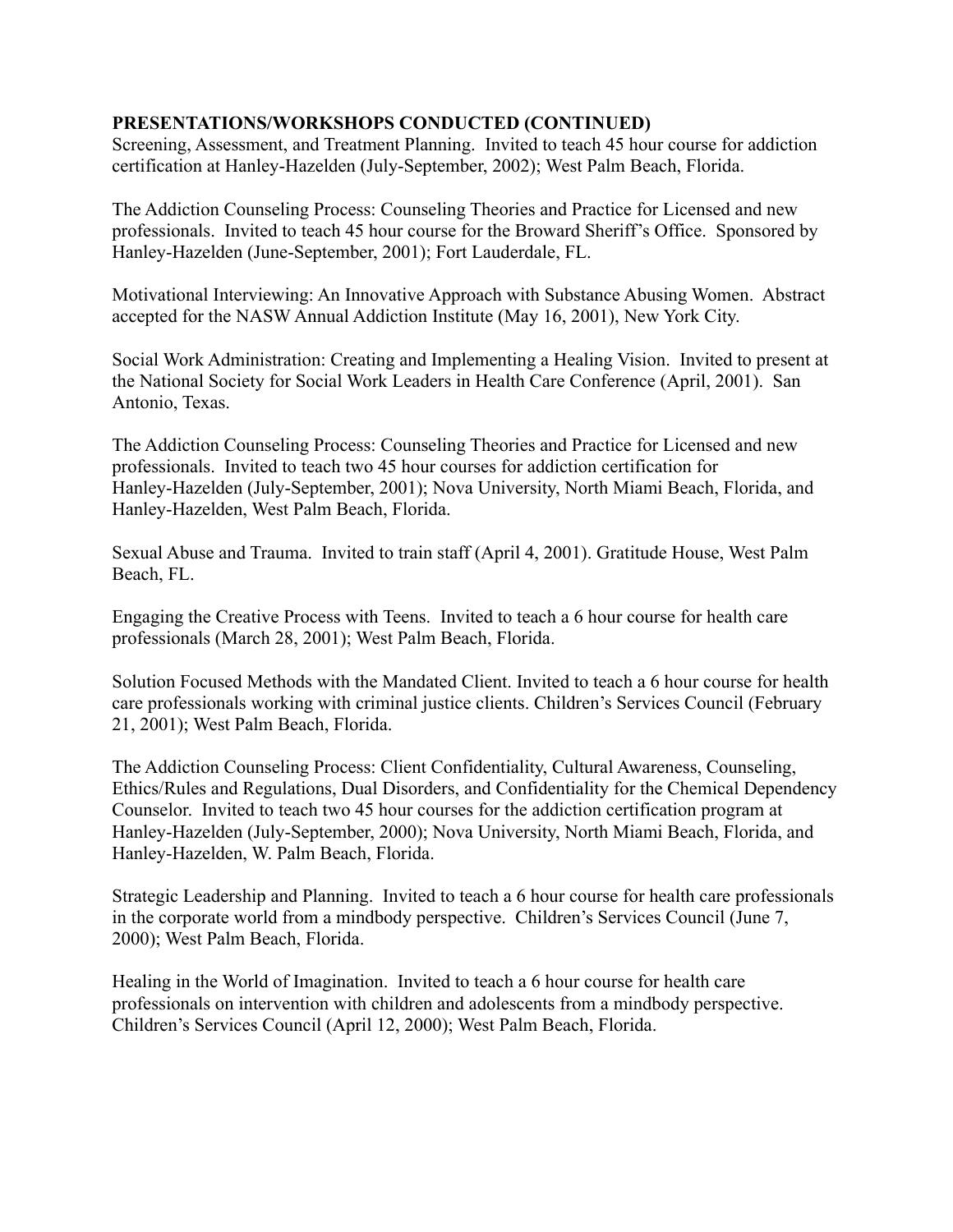Identification and Interventions with Substance Abusing Adolescents and Parents. Invited to teach a 6 hour course for health care professionals on intervention from a behavioral-cognitive model. Children's Services Council (February 23, 2000); West Palm Beach, Florida.

Healing Family Problems Through Effective Communication. Invited to teach professionals on intervention from a systemic model. Children's Services Council (October, 1999); West Palm Beach, Florida.

Strengthening Communication with Children and Adolescents. Invited to teach a 6 hour course for health care professionals on intervention from a systemic model. Children's Services Council (October, 1999); West Palm Beach, Florida.

The Addiction Counseling Process: Client Confidentiality, Cultural Awareness, Dual Disorders, and Competency for the Chemical Dependency Counselor Invited to teach a 16 hour course for the addiction certification program at Hanley-Hazelden (July, 1999-November, 1999); West Palm Beach, Florida.

Culture-Bound Syndromes: International Perspectives on Health and Wellness. Invited to teach 6 hour course for health care professionals on diversity issues. Children's Services Council (June, 1999); West Palm Beach, Florida.

Domestic Violence & HIV-Aids Update. Invited to teach a 6 hour course for addiction certification program at Hanley-Hazelden (February, 1999); West Palm Beach, Florida.

Solution-Focused Methods for the Problem Focused Clinician. Invited to conduct an introductory 6-hour course for mental health care providers. Children's Services Council (February, 1999); West Palm Beach, Florida.

Psychopharmacology and the DSM-IV: Clinical Challenges for the Non-Psychiatrist. Invited to conduct 6-hour course for updates on medications and review of diagnostic criteria for mental health care. Children's Services Council (October, 1998; November, 1997); West Palm Beach, Florida.

Integrating the Creative Process in Adolescents Invited to teach a 6-hour course on specific cognitive techniques of imagery, play in work with teenagers. Children's Services Council (September, 1998; January, 1998); West Palm Beach, Florida.

Solutions for Substance Abusers. Invited to teach 8 hour course for addiction certification program at Hanley-Hazelden (May, 1998); West Palm Beach, Florida.

Mind-Body Medicine in Substance Abuse Treatment. 11 hour course for licensed professionals for certification. Hanley-Hazelden Addiction Professional Training Institute (April 24-25, 1998); West Palm Beach, Florida.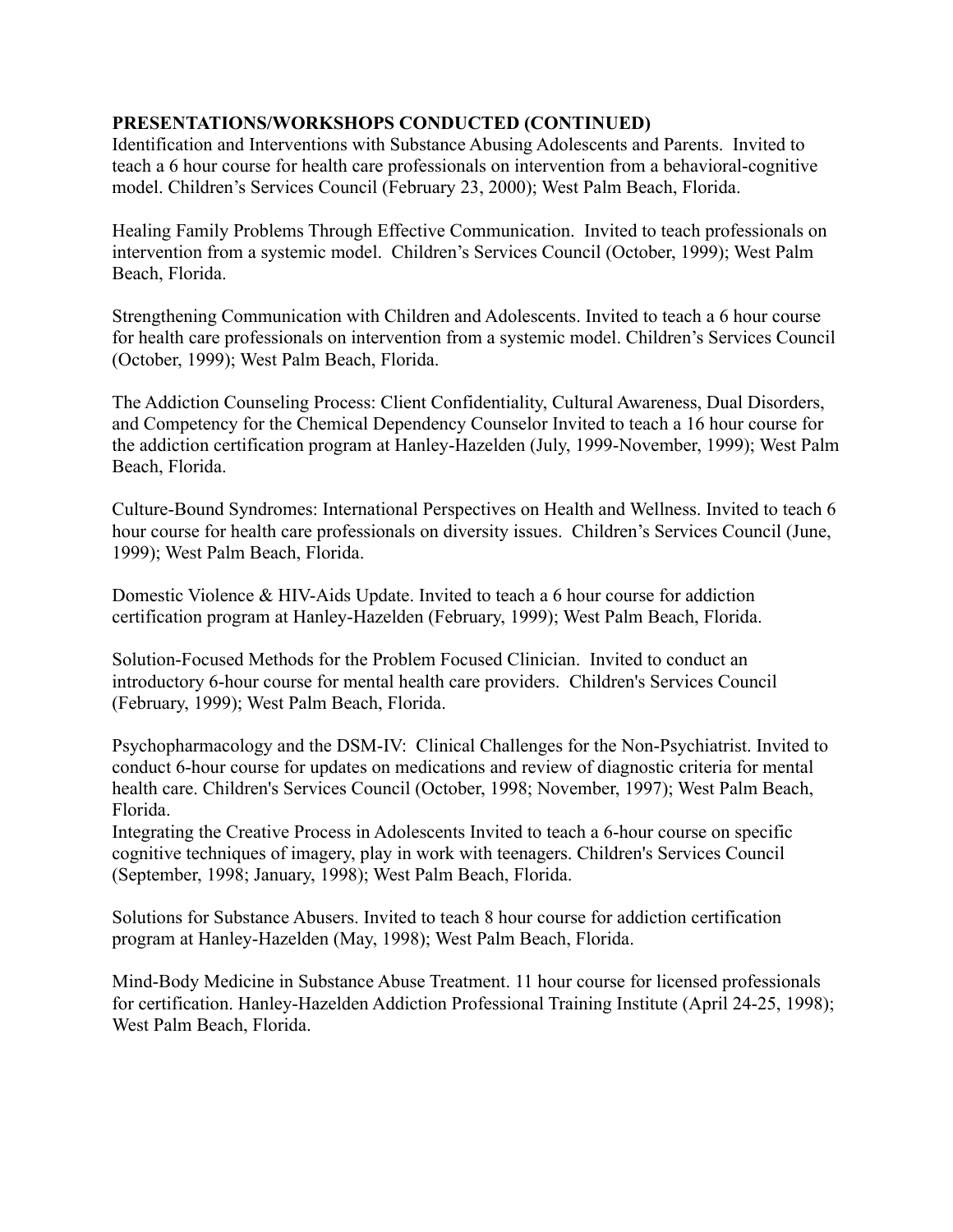International Substance Abuse Curricula: Challenges for Social Work Educators in Russia. Abstract accepted to present at the 3rd Conference of Caribbean and International Social Work Educators Effecting Change and Social Transformation for the 1997); Trinidad.

Early Interventions and Challenges with Adolescent Substance Use. Invited to address clinicians on specific skills to utilize with teens. A 6-hour course for the Children's Services Council (December, 1997); West Palm Beach, Florida.

Guided Imagery, Meditation and Hypnosis: Theory and Demonstration Exercises. Invited as guest lecturer for medical students to define techniques in mind-body medicine. Columbia University Medical Center (October, 1997); New York, New York.

Psychopharmacology: An Update for Clinicians. Invited to teach 6-hour course. Palm Beach Community College (October, 1997); West Palm Beach, Florida.

Lights, Camera, Action: Setting the Stage for Clinical Social Work Practice. National Association of Social Workers Annual Conference (September, 1997); Miami, Florida.

Domestic Violence. Invited to address Social Work Alumni at the Florida Atlantic University Social Work Alumni Association (September, 1997); Boca Raton, Florida.

Separation Anxiety: The Child's Response to Change & School; Invited to speak to Palm Beach County Guidance Counselors preparing for the school year (August, 1997); Sponsored by Columbia Hospital.

Clinical Challenges of the Substance Abusing Batterer. Day long workshop for clinicians on substance abuse assessment and interventions with domestic violence. Co-sponsored by Columbia Hospital (July, 1997); West Palm Beach, Florida.

Solution Focused Methods for Family Based Interventions. Invited to train staff for the Charlee Program-Homes for Children (June, 1997); Coral Gables, Florida.

A Guide to Brief Psychotherapy with Persons with Dual Disorders; Fourth Annual Conference on Co-Occurring Mental & Substance Related Disorders. Florida Alcohol & Drug Abuse Association (June, 1997); Orlando, Florida.

MindBody Medicine: An Introduction to Cognitive Behavioral Therapy. Conducted two seminars for Columbia Hospital Mental Health Services staff to integrate into treatment services.

What You Need to Know About the Substance Abusing Batterer. Day long workshop for clinicians, Columbia Hospital (April, 1997); West Palm Beach, Florida.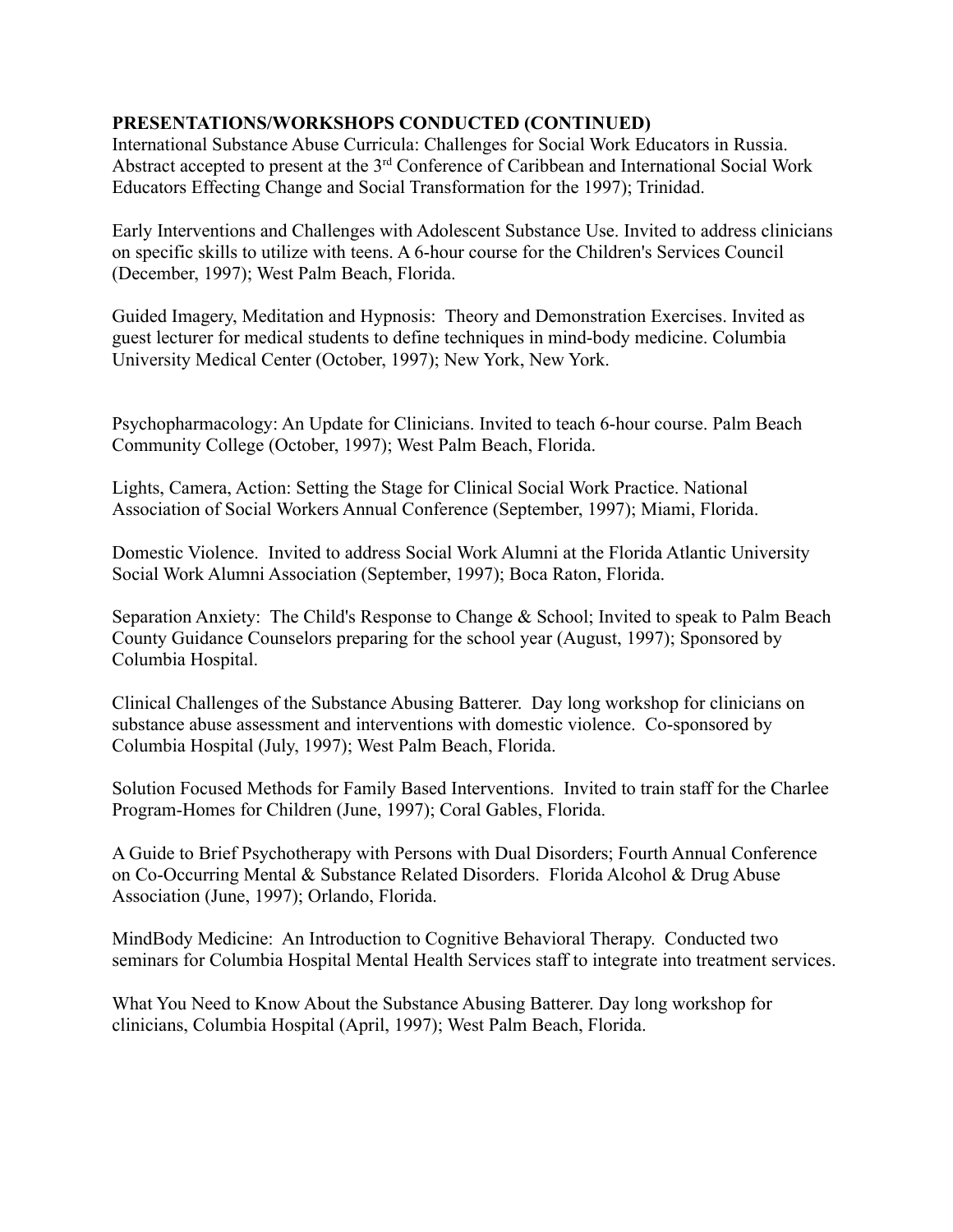Imagination: An Innovative Application of Cognitive Restructuring for Substance Abusers. Abstract selected for Barry University's Alumni Conference (April, 1997); Miami, Florida.

Brief Therapy with the Substance Abusing Adolescent. Invited to teach a seminar for Palm Beach County School Psychologists on identifying substance, and early intervention skills. Co-sponsored by Columbia Hospital (March, 1997); West Palm Beach, Florida.

Substance Abuse Treatment Across Cultures: Training Clinicians in the Former Soviet Union. Abstract accepted for the Council on Social Work Education 43rd Annual Program Meeting, International Issues Symposium (March 1997); Chicago, Illinois.

International Substance Abuse Curricula: Experiences Training Professionals in Russia & the Ukraine. Abstract accepted to present at the 41<sup>st</sup> International Council on Alcohol and Addictions (ICAA 1997) International Institute on the Prevention and Treatment of Dependencies, New Developments-New Opportunities (May, 1997); Cairo, Egypt.

Global Diversity: Cultural and Ethnic Challenges in Psycho-Social and Clinical Practice. Panel presentation and discussion at daylong seminar honoring Social Work Month. Co-sponsored by NASW and Columbia Hospital to celebrate social work's commitment to Ethnic and Racial Harmony (March, 1997); West Palm Beach, Florida.

Brief Therapy with Substance Abusers. Invited to teach an 11 hour course for licensed professionals interested in obtaining the new certification LCAP (Licensed Certified Addiction Professional). Sponsored by Hanley-Hazelden Addiction Professional Training Institute (December 20-21, 1996); West Palm Beach, Florida.

Helping Substance Abusers with Relationship-building Through Group Work. Invited to present for the Association for the Advancement of Social Work with Groups. Beulah Rothman Center for Group Work Studies 13th Annual Conference; Barry University (November, 1996); Miami, Florida.

Accepting the Perianesthesia Challenge: Identification and Intervention Strategies for the Impaired Nurse. Sponsored by Hanley-Hazelden (September, 1996); West Palm Beach, Florida. Integrating Brief and Short-Term Psychotherapy into your Practice. An invitational workshop for health professionals.

Hanley-Hazelden (June, 1996); West Palm Beach, Florida. Brief/Short-Term Psychotherapy in Mental Health Care. Invited to conduct four, six-hour training sessions for mental health clinicians at New Horizons Community Mental Health Center (January-February, 1996); Fort Pierce, Florida.

Fear of Flying: A Crash Course For a Safe Landing Continuing Education Program for Employees; Palm Beach Gardens Medical Center (August, 1993); West Palm Beach, Florida.

Substance Abuse Research (October, 1992); Training in the Ukraine & St. Petersburg, Russia.